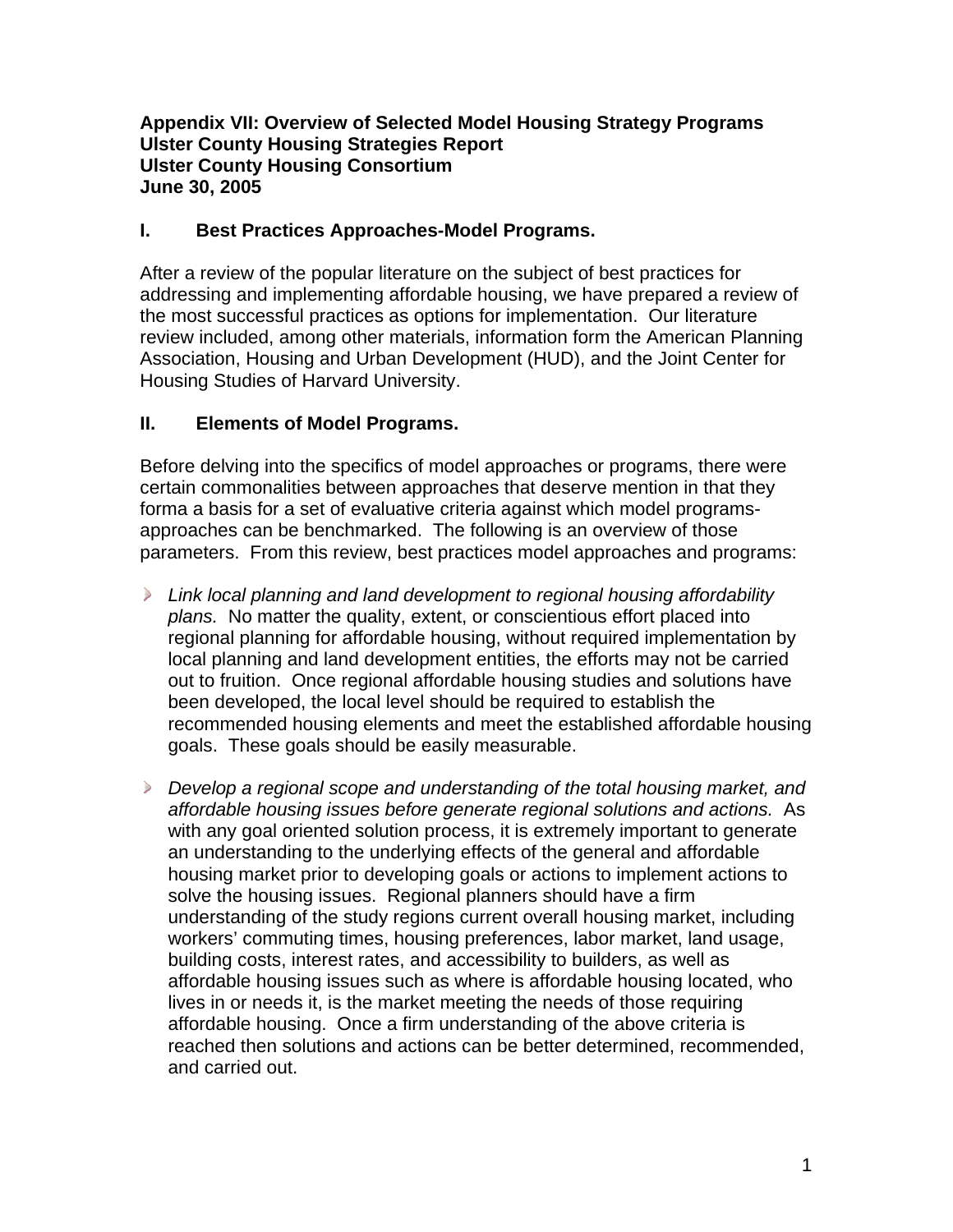- *Build strong community support with political leadership*. According to the American Planning Association, the most important element to guarantee the access to affordable housing on a regional basis is political will and leadership. The belief centers around maintaining a constant and strong support base for recommending and implementing affordable housing solutions while fighting opposition to those efforts. Those close to the affordable housing cause, being either private citizens or business owners, have historically found that enlisting the support of regional agencies such as economic development entities or regional chambers of commerce has helped bring the issues of affordable housing to the forefront of the political arena.
- *Market affordable housing as a market inefficiency rather than charity or welfare.* Affordable housing is not necessarily for the poor but rather more for all income levels. Stating affordable housing as an inefficiency of the local market to accommodate the needs of the local residents or labor market sends a message that the actions of the regional housing affordability plan are designed to alleviate housing concerns and issues at all income or housing price levels. Issues to be addressed include several quality of life concerns: traffic congestion, access to quality education, and access to employment opportunities. Other issues include patterns of development, job-to-housing balance, local job wages, and quality or age of existing housing by price range. Affordable housing initiatives which address all of the above issues and concerns will bring awareness and provide support to the entire community.
- *Encourage help from the State level*. Enlisting the support and political wherewithal of the State through either the creation of incentives or removal of regulatory barriers for regional changes in building densities, creating new housing, or for providing renovations to existing housing helps provide regional and local communities the supported needed to realize many affordable housing initiatives. Communities and organizations can encourage the State in enact measurable and attainable goals for creating affordable housing as well as providing the support needed to carryout the programs through the regulatory process.
- *Develop reliable sources of funding for subsidies and for supporting infrastructure.* Reliable sources of funding helps not only the planning and implementation phases of the affordable housing puzzle, it is an important draw for would-be developers. Typical affordable housing development is not an arena designed to create prestige or wealth among developers, yet maintaining a reliable source of funding for subsidies and for supporting infrastructure can help elevate some of the negative draw backs or concerns of all those participating in the process.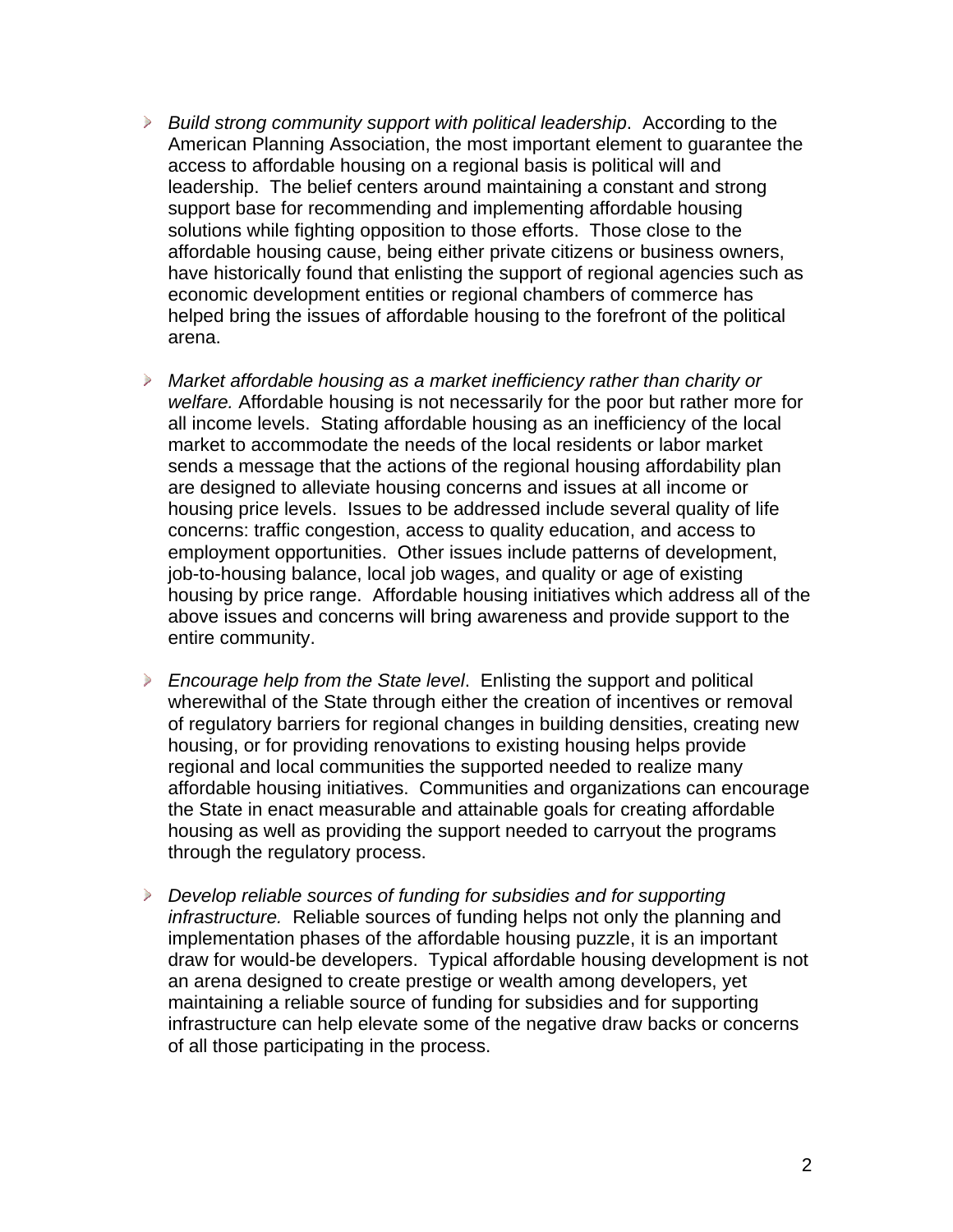# **III. Overview of Selected Model Programs**

With the above as a backdrop, the following approaches-programs were identified for further analysis and review: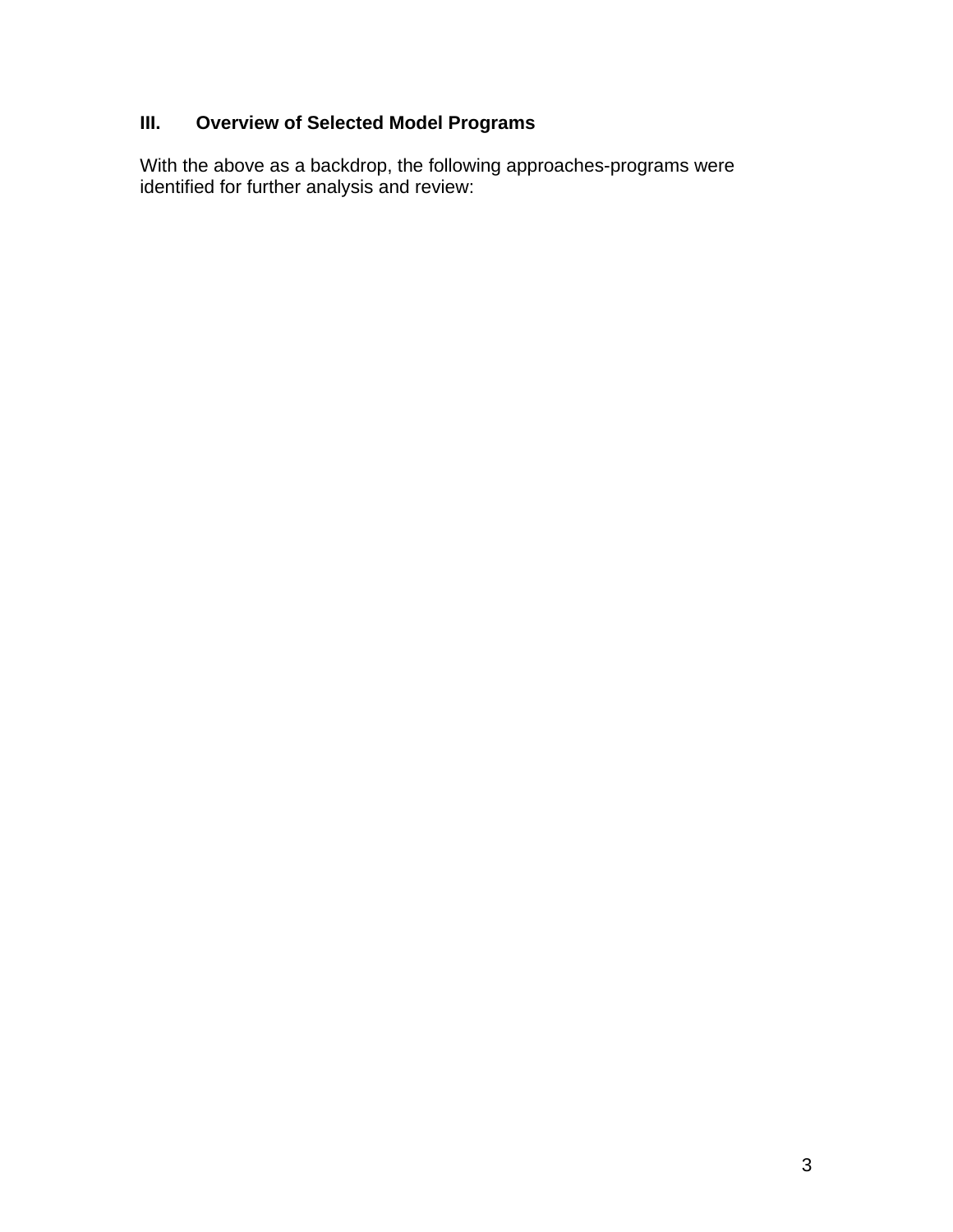**Title: Building on Our Heritage: A Housing Strategy for Smart Growth and Economic Development** 

Author: **Barry Bluestone** 

**URL:** <http://www.tbf.org/uploadedFiles/HousingReport.pdf>

**Publication Date:** October 30, 2003

## **Background**

In this report, the Commonwealth Housing Task Force describes a severe housing affordability problem that has an impact both on low and moderate income households in Massachusetts. Housing in Greater Boston is characterized by rapidly escalating prices and increasing rents. The region has seen house prices double in the last five years, and even in the face of declining employment in the last three years.

The author argues there are two reasons that contribute significantly to high housing costs. The predominant reason is the lack of zoning for building single-family homes on small lots and the construction of apartments. The second reason is the lack of public funding for affordable housing since that time is a major contributing factor to the current state of the Commonwealth's housing market.

Ultimately, to address the housing problem in Massachusetts in a substantive way, the author emphasized three necessary things to do:

- $\triangleright$  Alter the politically imposed structures that limit production and make it impossible for housing markets to clear without excessive price increases.
- $\triangleright$  Deal with the problems of urban sprawl and congestion using Smart Growth Principles. (*Architects and critics have eloquently made the case that density in development is not the enemy to good living; it is an integral part of an ideal residential environment. Density per se, is not always good. The key is density with the diversity*)
- $\triangleright$  Provide additional resources for housing affordability.

There have been a number of substantial housing communities created with these concepts. One of the first was Seaside, Florida. Kentlands, a 350-acre development in Montgomery County, Maryland is a second development. The Disney development of Celebration, Florida near Disney World in Orlando, is third. The planning and design work has been done. The author represents a view that w*hat is lacking are appropriate zoning regulations and what stops such zoning is the fiscal structure of local communities.*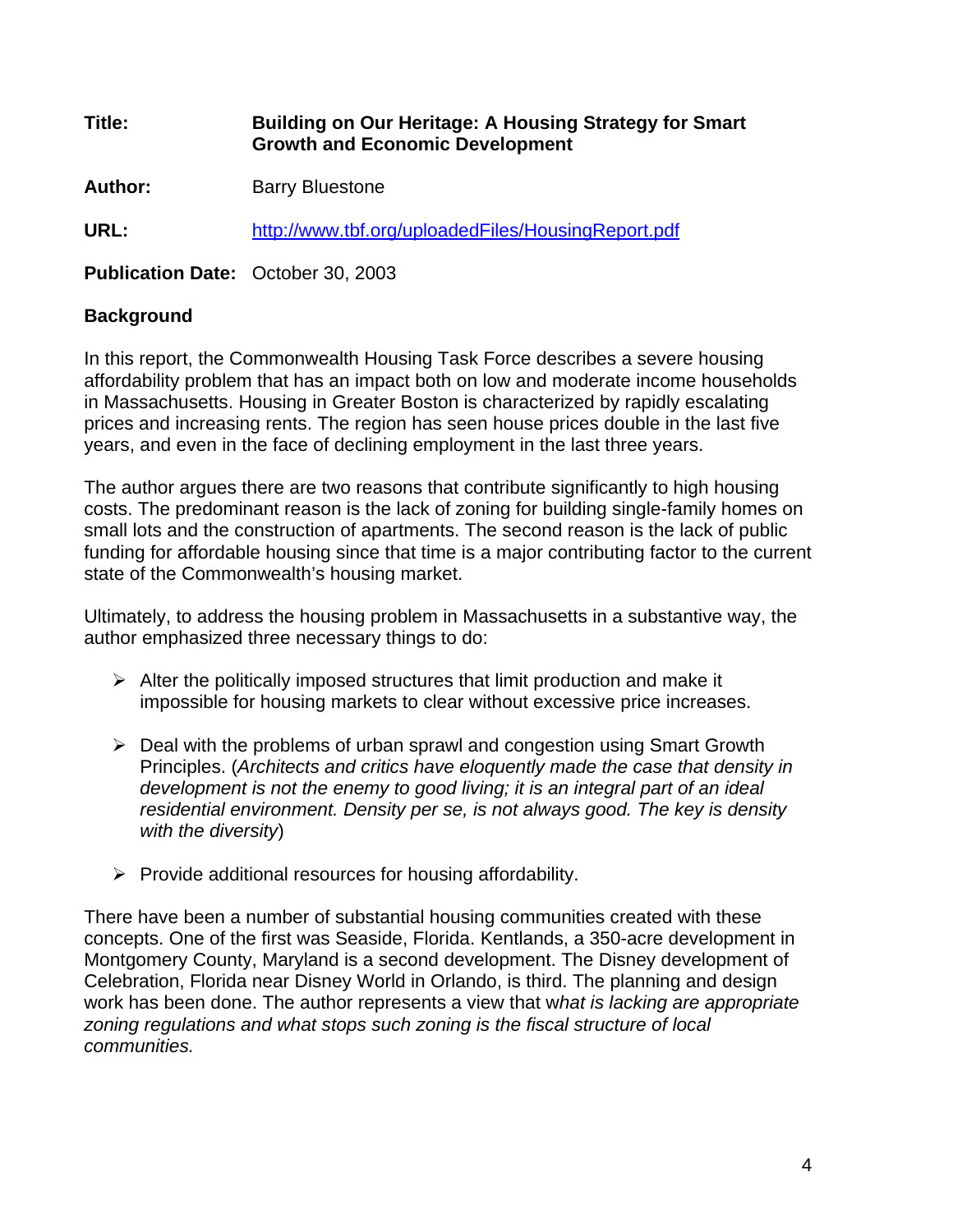The Task Force recommended that the state provide financial incentives to communities that enact higher density zoning overlay districts. Specifically, they recommend that Massachusetts make Density Bonus Payments, structured to have the state assume the incremental cost of providing K-12 education, and give these communities priority for receiving funding for other state-supported capital investments. The author indicated that in order to qualify for these incentives, local ordinances must allow for mixed-use development with multifamily densities of at least 20 units per acre and single-family densities of at least 8 units per acre. Proper design and infill would also be encouraged and inclusionary zoning would be required.

## **Program Objectives**

1. To encourage Smart Growth Development

### **Elements of the Program:**

a. Massachusetts Transit Stations for Extensive Rail System – both subway and commuter rail,

Boston has a subway system that serves most of the area within ten miles of the downtown.

b. Development of Traditional Town Centers

All across the state are historic town centers. Some are large, some are small. Most have a church, some stores, and houses built nearby on relatively small lots. They usually have sidewalks so it is easy to walk from place to place. Utility and transportation infrastructure already exists. Yet the zoning in few of these communities would allow a simple extension of the building patterns that characterize the older center itself. Consequently, there is opportunity in these communities to do just that, and to draw new development into the center of the communities in such a way as to build on and enhance what is already present.

c. The re-development of other sites that may contain underutilized manufacturing, commercial, or institutional facilities.

In some cases, historic mill buildings are effectively empty, deteriorating and waiting to burn, as a mill complex recently did in Woonsocket, Rhode Island. In other cases, the state has shut down hospitals or other institutions, and is holding hundreds (if not thousands) of acres of underutilized land. Most of these properties have access to public utilities such as water and sewer. Although some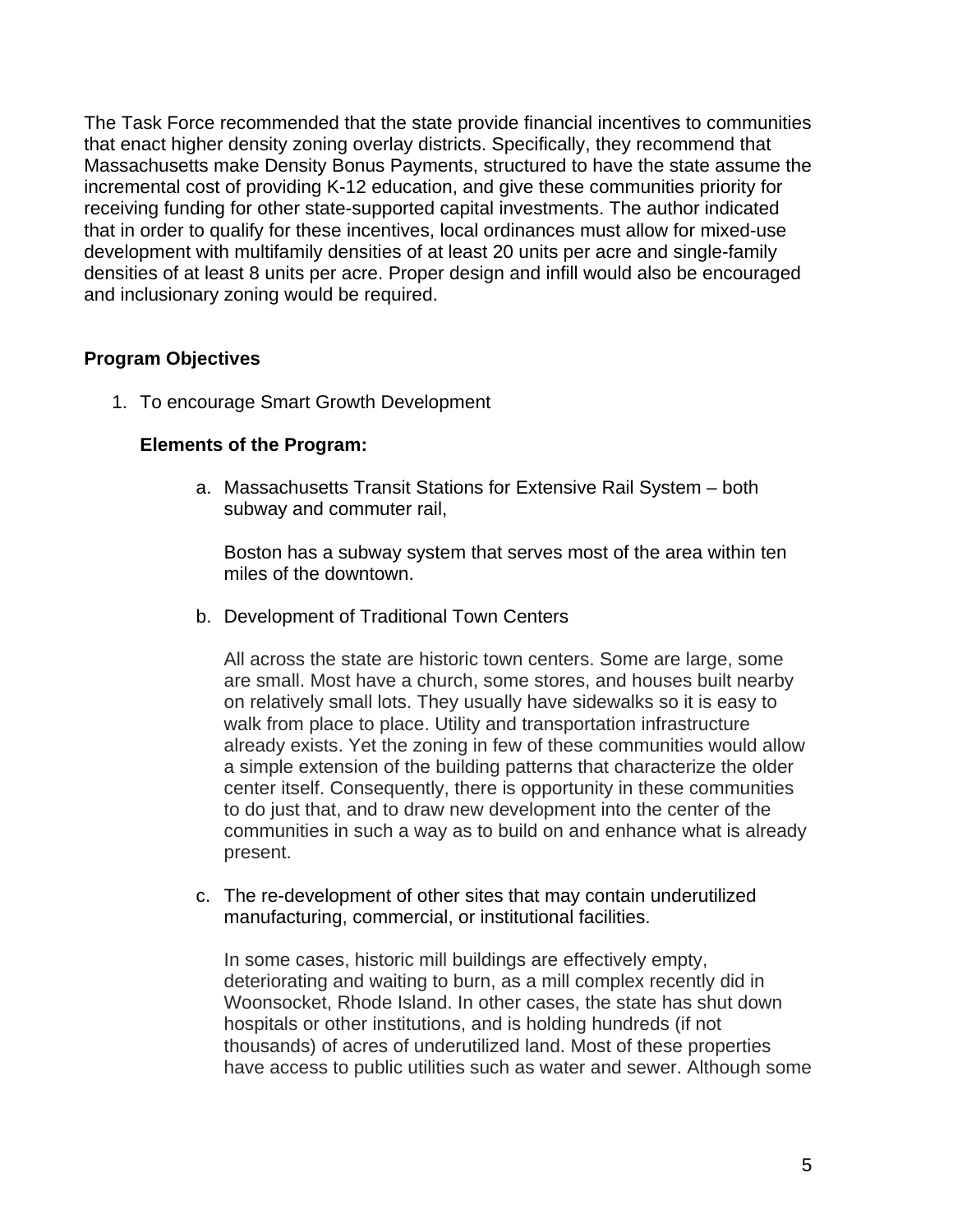are environmentally contaminated and require remediation, Massachusetts has programs to assist in the clean-up.

*The size of the Overlay Zoning District will be determined by the local community, based on local conditions, issues and concerns.* 

2. To produce an adjacent supply of land zoned for apartment and single family development on small lots.

### **Elements of the Program:**

- a. Allow mixed-use development throughout an Overlay Zoning District (i.e., single family homes, apartments, neighborhood retail: apartments above retail stores, a mix of office retail, commercial, and where appropriate, light industrial.)
- b. Allow multifamily construction with a minimum of 20 units per acre, and single-family development at a minimum of 8 units per acre. Two, three, and four family buildings development to be sold individually (to owner-occupants or to investors) on separate lots would be allowed at densities of 12 units per acre. Portions of the District can be specifically designated for single family or for multifamily development or for both, as community wishes.
- c. Not contain age or other occupancy use restrictions (however, this does not preclude individual developers from proposing and building facilities for special needs populations)
- d. Allow the approval of specific projects by the Planning Board to be pursuant to "Site Plan Approval", and not the issuance of a Special Permit"
- 3. To ensure affordability for a percentage of the housing units.

### **Elements of the Program:**

- a. Community Protections and Control
	- All proposed new developments within Overlay Zoning District must be compatible with the character and scale of the immediately surrounding neighborhood, without significant adverse environmental impacts, as determined by the Planning Board or other reviewing authority.
	- All proposed developments, new apartments added to existing buildings, or infill development must provide adequate off-street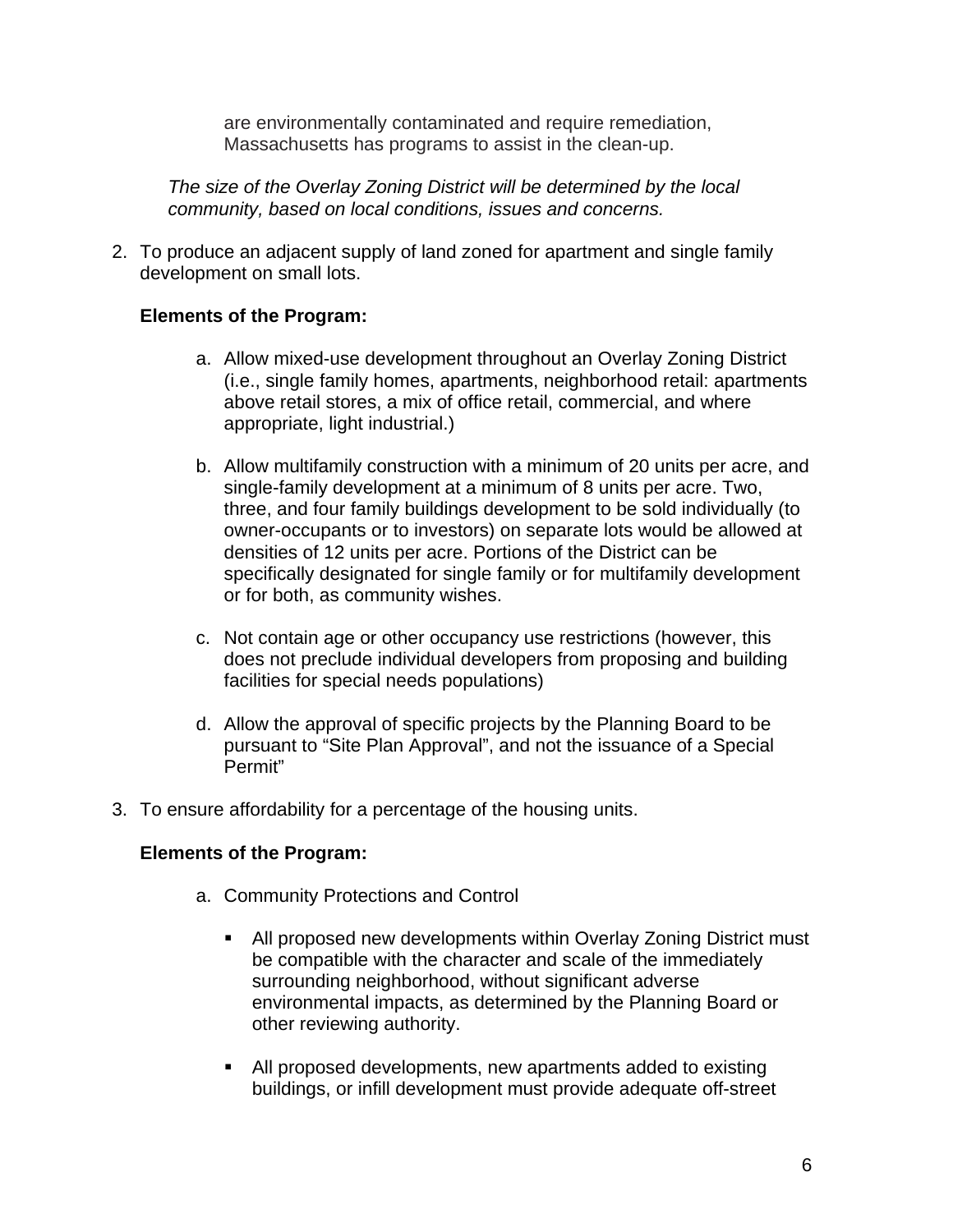parking, utilities, and waste disposal, and must result in acceptable traffic levels.

- Each community would be encouraged to include design standards in the Overlay Zoning Districts that will serve to provide assurance of high quality development in the district.
- b. Incentives to Reward Communities
	- **Density Bonus Payments from the State would be made to the** community upon the Overlay Zoning District

Density Bonus Payments would be made to each community when an eligible Overlay Zoning District and accompanying build-out analysis is enacted by the community and approved by DHCD and the Attorney General. Payment would be made on the next year's Cherry Sheet. The payments would be made at the rate of \$2,000 for each multifamily housing unit that is allowed as-of-right within the District, and \$3,000 for each single family unit so allowed. Thus, if an Overlay Zoning District encompassed ten acres of vacant land and that District allowed 200 apartment units to be built on the land (at the minimum of 20 units per acre), the community would receive \$400,000 on the Cherry Sheet above what they would otherwise have received.

- State assumption of 100% average K-12 school cost for each school aged child that attends a local public school and lives in a new housing unit built in an Overlay Zoning District in that community.
- Eligibility for priority allocations of state capital expenditures for school construction or renovation, water, sewer, and transportation improvements, and other capital costs.
- c. Supplemental Programs

The Task Force recommended that the state can become an even more effective partner with local communities by sponsoring; encouraging, and at some point in the future, providing funding of a series of supplemental programs in conjunction with Overlay Zoning Districts. The chief purpose of these programs would be assist local communities, developers, and property owners in providing essential infrastructure. The Task force recommended that such assistance from the State should receive a tentative or promised commitment from the State prior to a District vote to assist in obtaining an affirmative vote from the indicated community attempt to establish the Overlay Zoning District. The Joint Committee on Housing and Urban Development of the State Legislature has asked that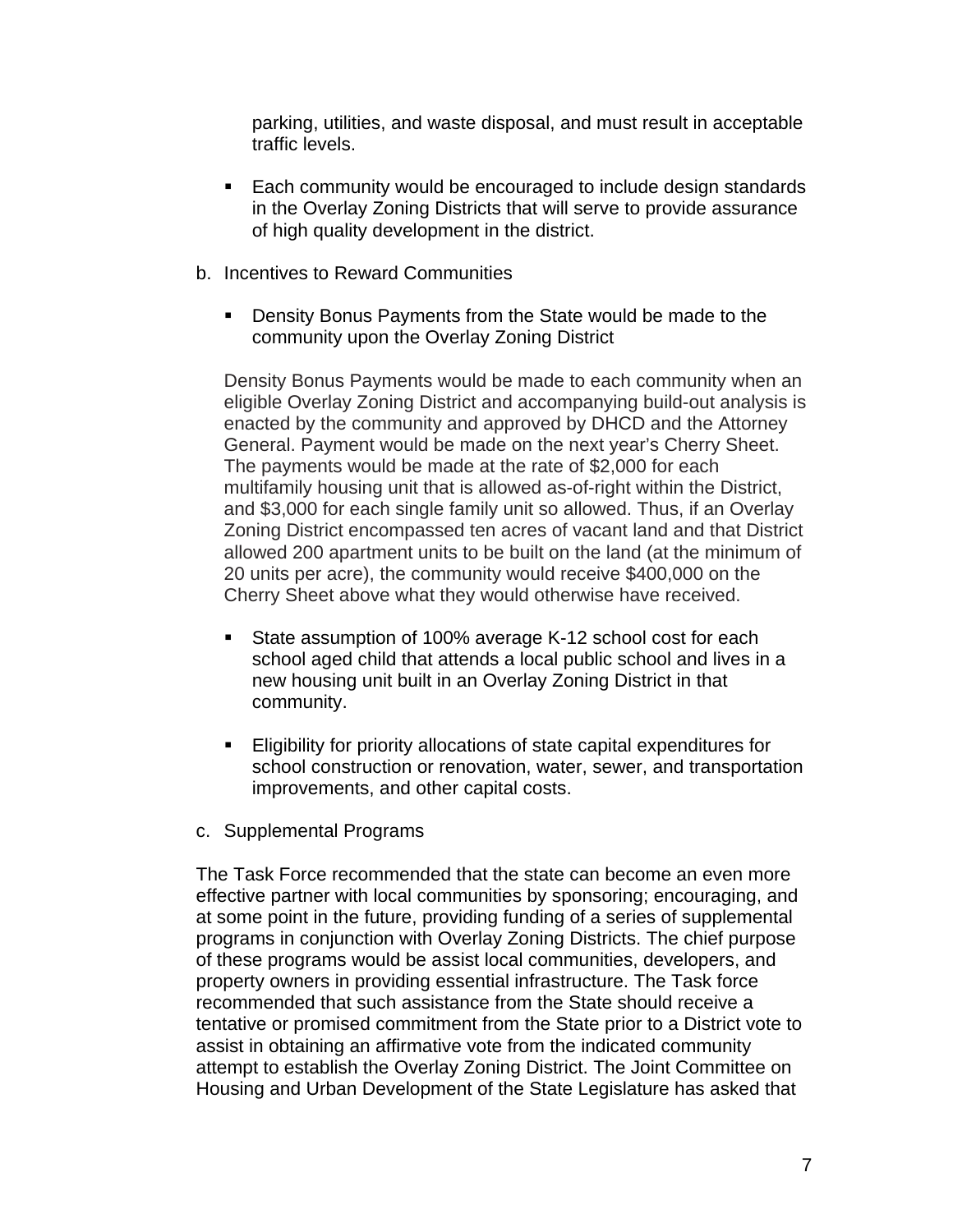the Task Force make recommendations for such programs. (Norfolk, Boston is an example).

### **Applicability to Ulster County**

- $\triangleright$  Work cooperatively with the State to increase supply for housing through "best" practices" zoning tools
- $\triangleright$  Provides an approach to increase density using state financial incentives
- ¾ Illustrates use of mix-used development as a means to provide low- and moderate-income households with housing choice
- $\triangleright$  Advocates for an increase in the portion of the state Annual Bond Cap for housing
- $\triangleright$  Integrates transportation (encourages commuter rail system) with development
- $\triangleright$  Uses smart growth to draw new development into the center of the communities in such a way as to build on and enhance what is already present
- $\triangleright$  Encourages improving the quality of life in the state's cities and towns by designing programs to assist in clean-up of underutilized facilities, land.

### **Title: City of Bend Affordable Housing Task Force, Report to the Community**

**Organization:** Bend, Oregon Affordable Housing Task Force

**URL:** [http://www.ci.bend.or.us/documents/AHTF%20Final%20Report%20\(PDF\).pdf](http://www.ci.bend.or.us/documents/AHTF Final Report (PDF).pdf)

**Publication Date:** 2001

## **Background**

The City of Bend, Oregon established an affordable housing task force in 2001. The task force identified the shortage of affordable housing as a problem that impacts not only those with special needs (e.g. seniors or persons with disabilities) but also those who currently live and work in the city. They identified efforts undertaken by the local government and other non-government organizations to solve the problem. However, they said that more must be done and that a task force needed to be created to address housing issues for the future.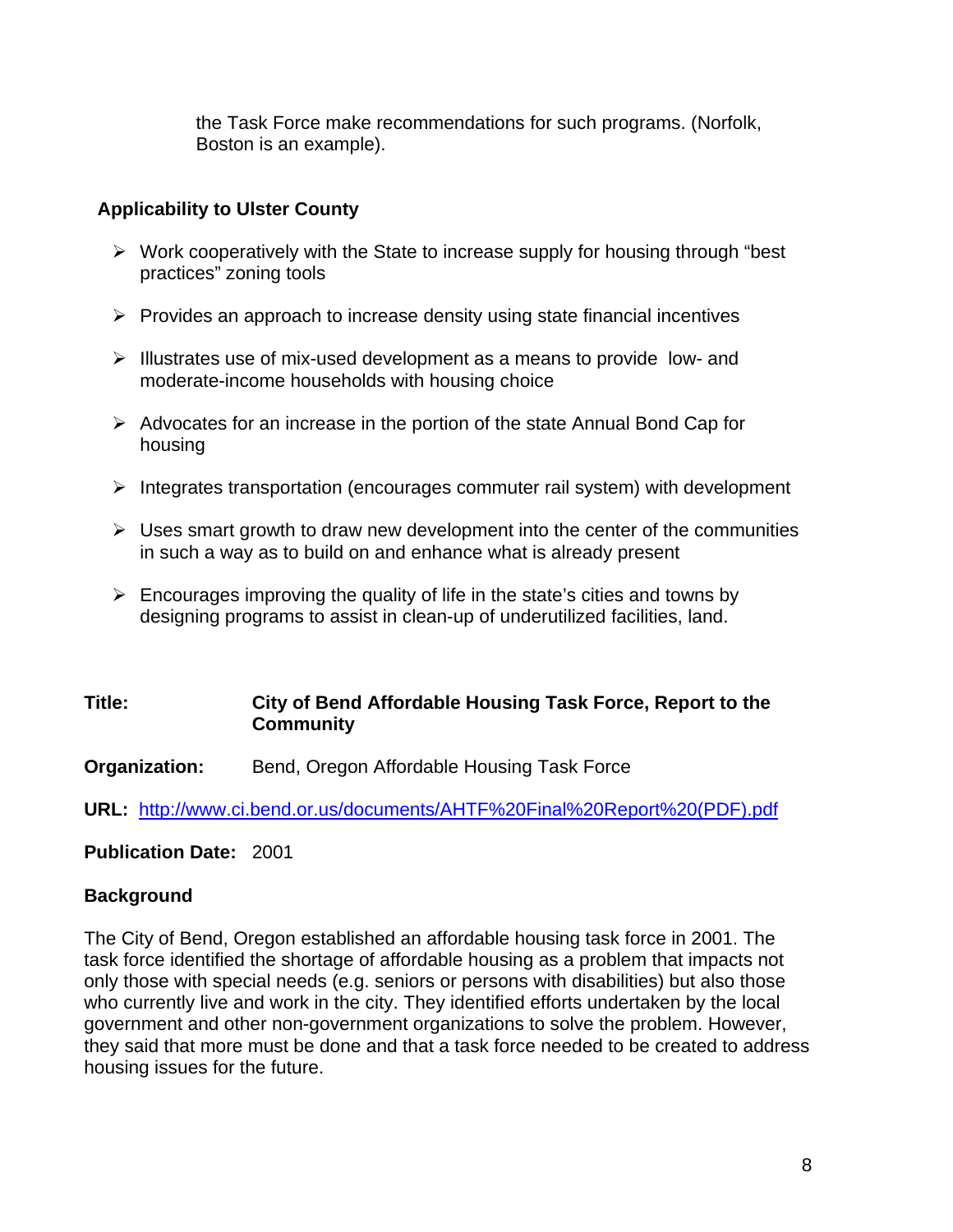The final recommendations covered a wide range of topics including financing programs, education programs and changes in City policies. The authors suggested that the city consider revising the zoning code to include mixed-use developments, density bonuses, and accessory housing. They also found necessary for the city to examine the zoning and building code to identify any barriers to new building technologies that might reduce construction costs.

They also suggested that the City undertake a demonstration program where they defer certain "System Development Charges" or development fees in exchange for a developer's agreement to establish rent caps for all or a portion of the units in the development.

The task force also suggested pre-approving certain unused public land for affordable housing so that the development review process could be shortened.

The task force also soughed to address the issue of suitable land being lost to other types of development by requesting the City to conduct a survey of such land and explore exactions or donations to encourage developers to develop the land as residential.

The task force also suggested developing criteria for applying property tax abatement to affordable housing developments and earmarking or acquiring land set aside for affordable housing in any Urban Growth Boundary expansion.

## **Program Objectives**

### **Supply: Construction (increasing and preserving capacity)**

1. Adopt/Amend City and County policies and practices

### **Elements of the Program:**

a. Zoning flexibility

The City can create additional opportunities for the construction of new housing by increasing flexibility with respect to zoning. Move towards mixed-use development, which permits housing and commercial elements in the same area.

b. SDC flexibility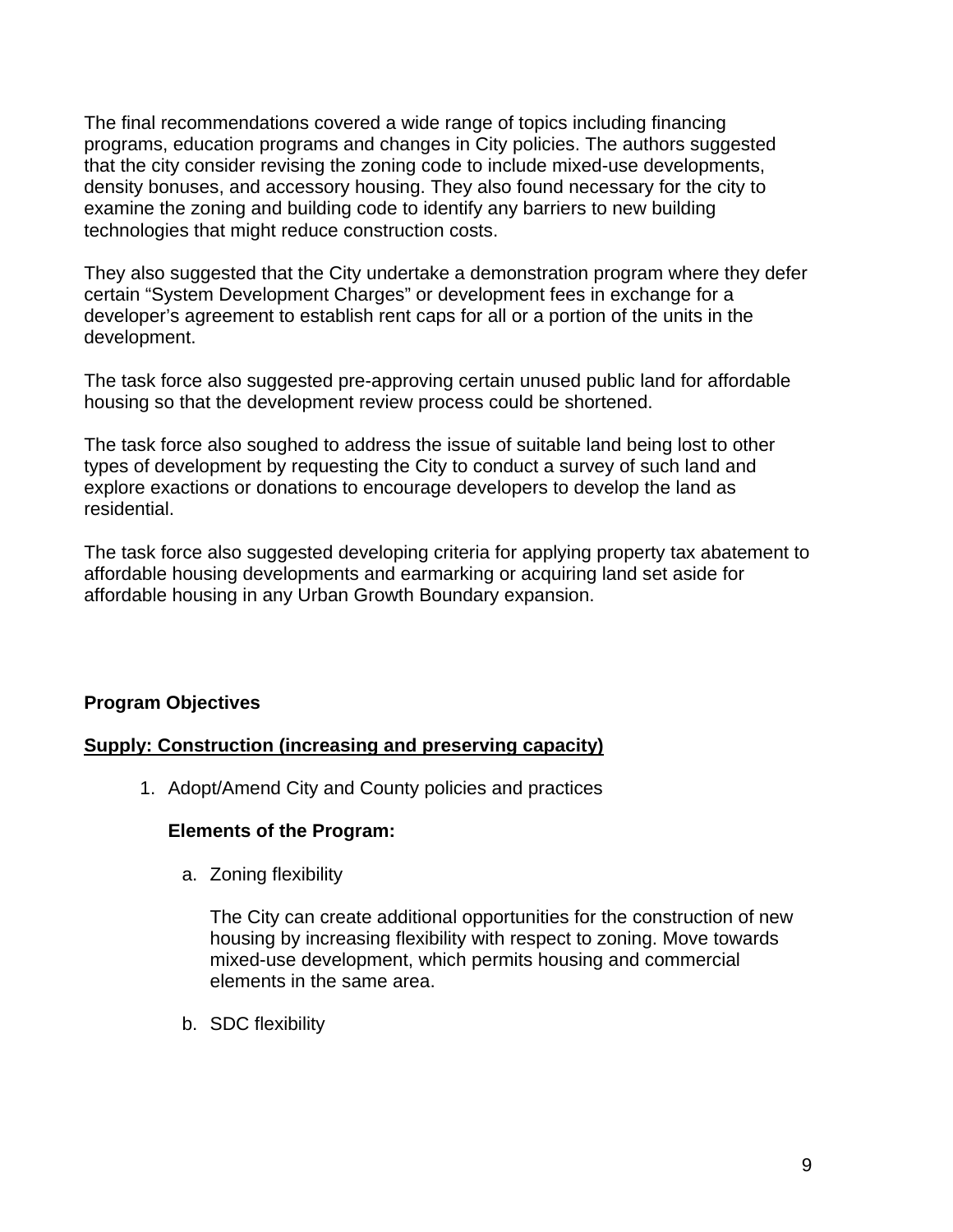System Development Charges (SDC's) are fees levied on new development to recover all or part of the cost of building certain infrastructure needed to serve that development

c. Approval process flexibility

Developers often state that the current land use process precludes flexibility for the development of affordable housing. Because the approval process for an application of 100 units can take the same amount of time as an application of 10 units, this can be particularly hard for the smaller developer. The margin of profit is often so thin on these affordable housing projects that every avenue of cost reduction needs to be explored.

d. Zoning change to facilitate sitting special needs shelters

The City's current land use code needs to be updated to reflect the need for a wider variety of housing types. Removal of these barriers and specific sitting studies need to be completed.

e. Property tax abatement

All property in Oregon is subject to assessment and taxation in equal and ratable proportion unless specifically exempted. Property tax is one of the factors affecting the supply of affordable housing; hence some jurisdictions allow property tax exemptions to owners of housing units targeted for low-income residents, which in turn allows the owners to reduce rents or allows homeowners to reduce monthly housing costs.

f. Advocacy on housing issues at State and Federal level

Polices and funding decisions that occur at the State and Federal level can have a huge impact on the availability of funds for affordable housing programs and services. The programs that were implemented in the City of Bend, Oregon are:

- **National Housing Trust Fund (federal)**
- Oregon Housing Trust Fund (state)
- **5** for homeless services (state)
- **Lenders Tax Credit (state)**
- g. Preservation and rehabilitation of existing housing stock

In addition to the construction of new housing stock, preserving what already exists (through rehabilitation and protection) is another way to maintain an adequate supply of affordable housing.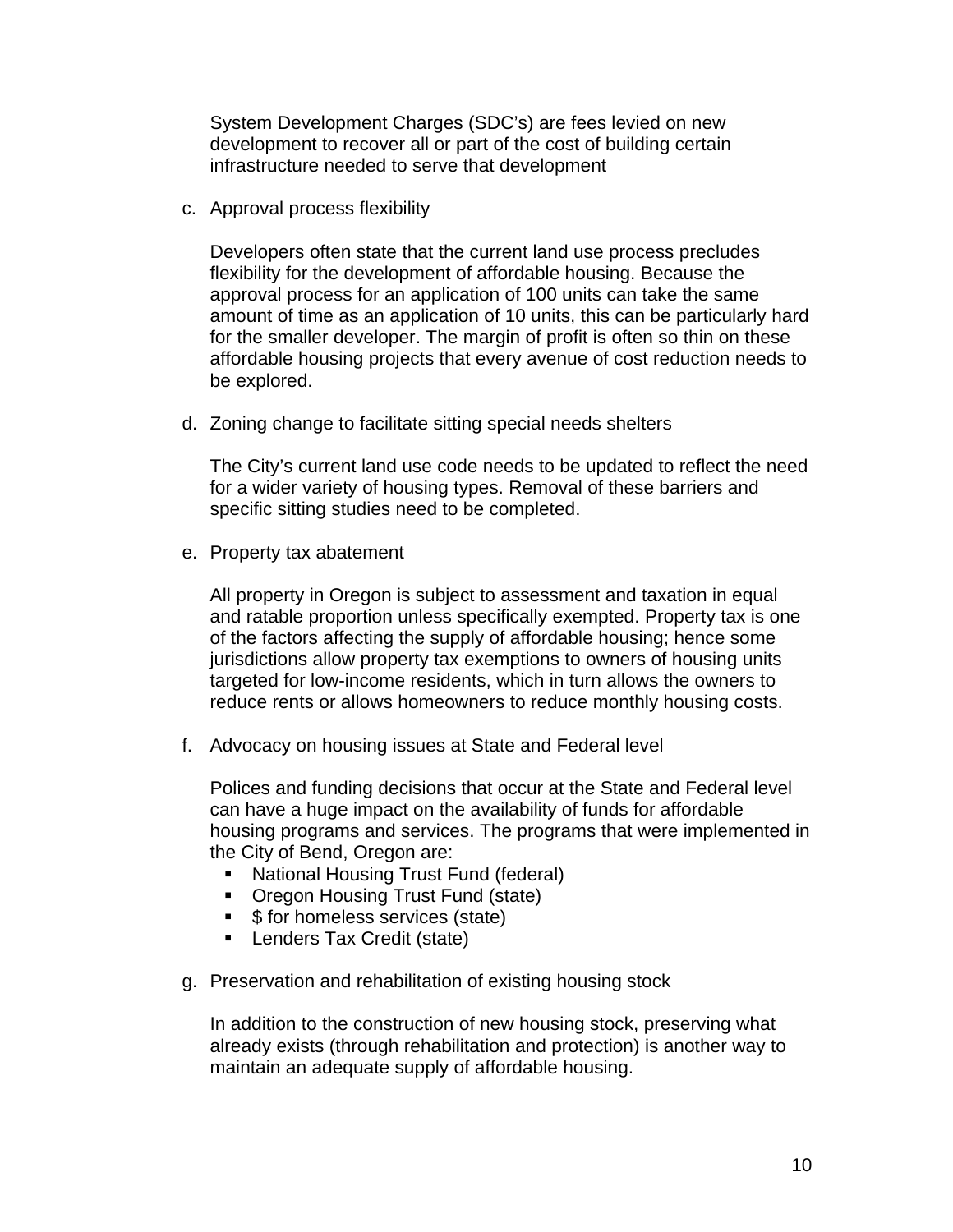h. Policy on preserving land zoned for housing

The AHTF expressed some concern that it may be too easy to change the zoning from residential to commercial or other uses. Vacant land currently zoned RM (Medium Density Residential) or RH (High Density Residential) is often used for non-residential development as a "permitted use" or as a "conditional use." Since the inventory of vacant RM or RH land is used as a planning gauge for multi- unit residential development, the actual residential development may be far less than the potential. There does not seem to be a valid database available. It is extremely difficult to downzone land so it may make mo re sense to keep what we already have.

2. Education of the building industry

### **Elements of the Program:**

a. Open letter to the community encouraging the development of affordable housing

City staff was encouraged to develop a brochure or information sheet that signifies the City's new commitment to affordable housing and identifies programs and options to increase the construction of affordable housing.

b. Regular meetings/information sessions with industry representatives

There are grant and program opportunities that public sector organizations may be aware of that are not known by those in the private sector. Private sector representatives may have a better network and information on land availability and other assets.

### 3. Land

#### **Elements of the Program:**

a. Community Land Trust/Land Bank

A community land trust is a private non-profit corporation created to acquire and hold land for the benefit of a community and provide secure affordable access to land and housing for community residents. Community land trusts can be comprised of a single, large piece of property or several smaller, non-contiguous pieces of property. Land trusts have been successfully developed in many different kinds of communities through a variety of models with different levels of citizen governance/control.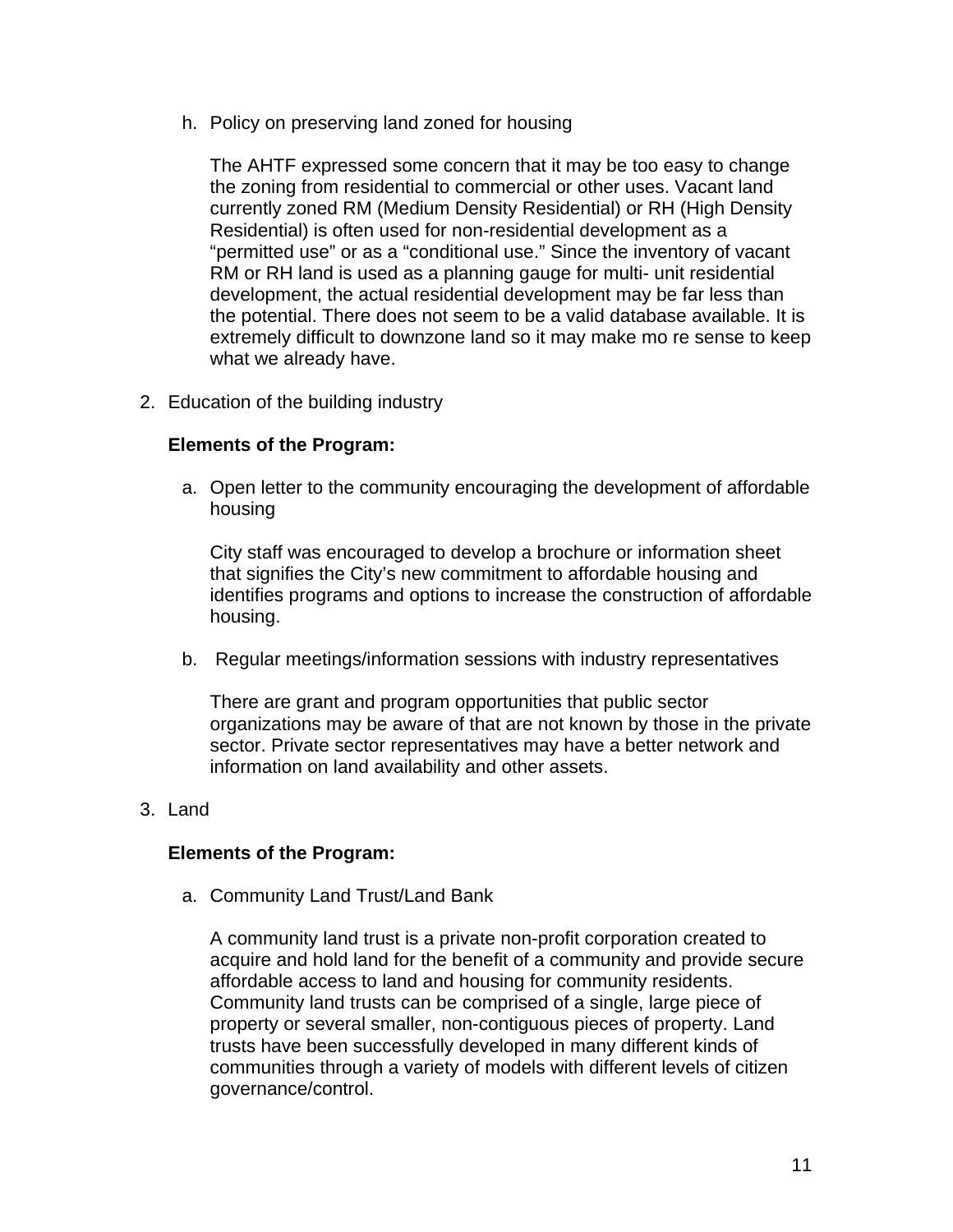Community land trusts serve several valuable objectives:

- **Provides affordable housing for lower income residents in the** community - the cost of land in a land trust can be significantly lower than other land in the community
- Keeps housing affordable for future residents because the land is not sold and therefore not subject to market forces
- Captures the value of public investment/subsidy for long-term community benefit - individual households are prohibited from reselling the house at market rate so the land trust ensures long-term affordability)
- b. Urban Growth Boundary (BGB) expansion

This has the impact of reducing overall land supply, thereby reducing the amount of land available for residential development and increasing the cost of land, unless more efficient (i.e. higher density) use of land within the UGB is allowed and marketable.

4. Financing

### **Elements of the Program:**

- a. LIHTC (Low Income Housing Tax Credit through HCS) The LIHTC program is run through the Oregon Housing and Community Services (HCS) Department which allocates available tax credits on a regional basis. Several local projects (e.g. Healy Heights and numerous projects of the housing authority) have successfully utilized LIHTC through a public-private partnership where tax credits are sold to investors who can use them as equity.
- b. Housing Trust Fund (HTF)

At its most basic level, a Housing Trust Fund is a dedicated source of funds to be used for housing-related purposes. Individual HTF's exist at the state and local level and there is a current effort to create a national housing trust fund. Projects typically eligible for HTF funding include, but are not limited to:

- Acquisition and rehabilitation of existing housing
- New construction (single family and multi-family)
- Special housing needs for the:
	- o mentally ill
		- o developmentally disabled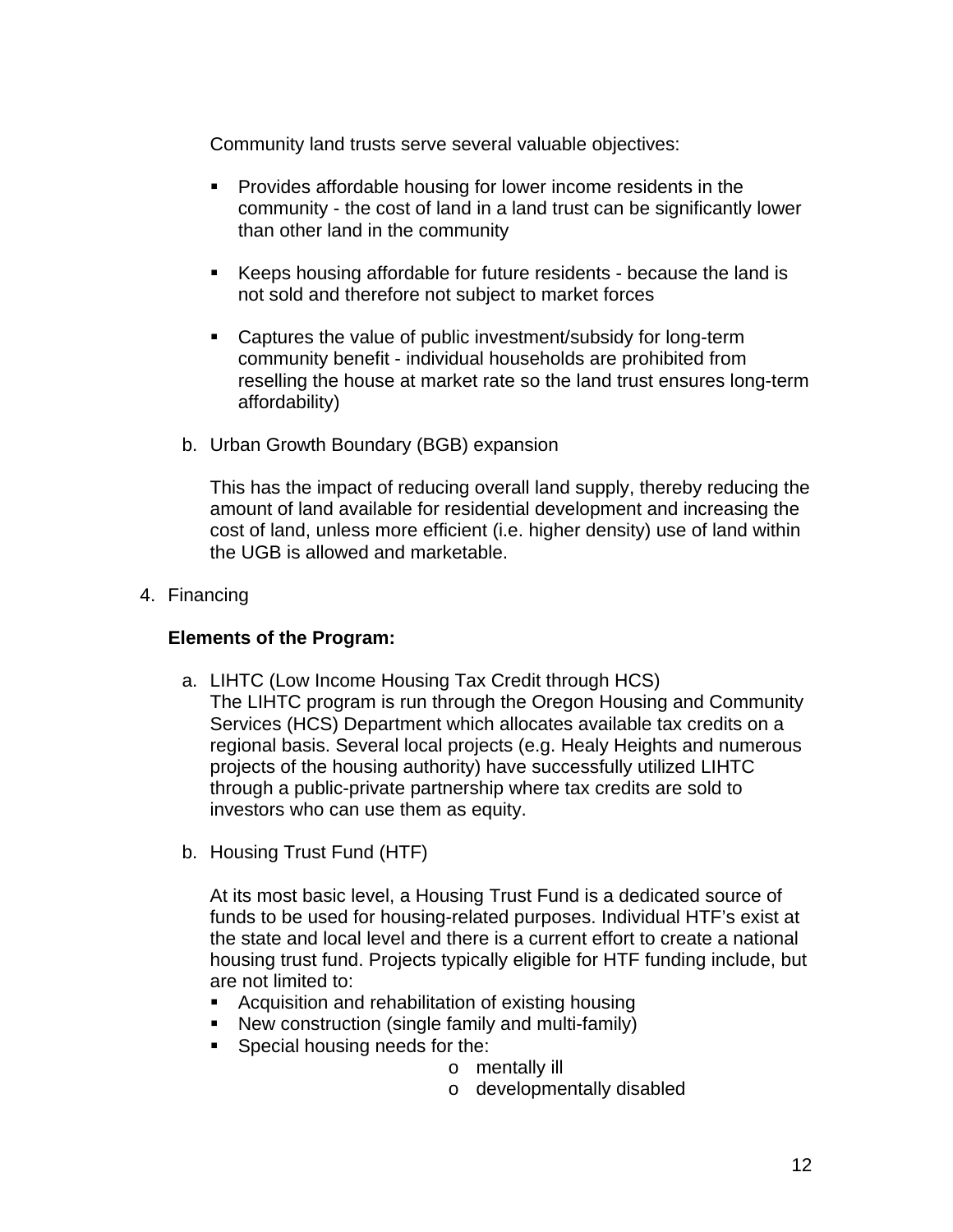- o elderly
- o physically disabled
- Technical Assistance (for non-profit organizations only)
- c. Bonding (for housing finance)

As a public corporation under Oregon law, CORHA is authorized and empowered, without a vote of the electorate, to issue and sell revenue bonds, refunding bonds, and advance refunding bonds for the purpose of financing housing and related services. CORHA has utilized this bonding authority to secure construction and permanent financing for three affordable housing communities.

d. Bend Development Board "Opportunity Fund"

The Downtown Opportunity Fund (DOF) is a new program of the Bend Development Board, an independent body charged with the renovation of Bend's downtown core area. The DOF provides a way for local citizens, businesses and other entities to improve the livability of Bend's urban renewal area for both residents and visitors.

e. Loan Funds for: Pre –development, Land acquisition, Deferred long term financing

The City of Bend in coordination with private housing groups and Oregon Housing and Community Services should develop a strategy for financing of certain affordable housing and special shelter projects.

5. Construction

#### **Elements of the Program:**

a. Sweat equity (Habitat for Humanity and self-help programs)

During the last 12 years, Bend Area Habitat for Humanity has completed 40 homes, providing modest, affordable housing for 120 children and 58 adults. Habitat families are selected based on their income, their need for affordable housing, their ability to pay, and their willingness to provide "sweat equity" towards the construction of their house (400-500 hours depending upon family composition). Habitat families are also required to attend workshops that provide important information on budgeting, home maintenance and energy conservation.

b. Green building/non-traditional construction methods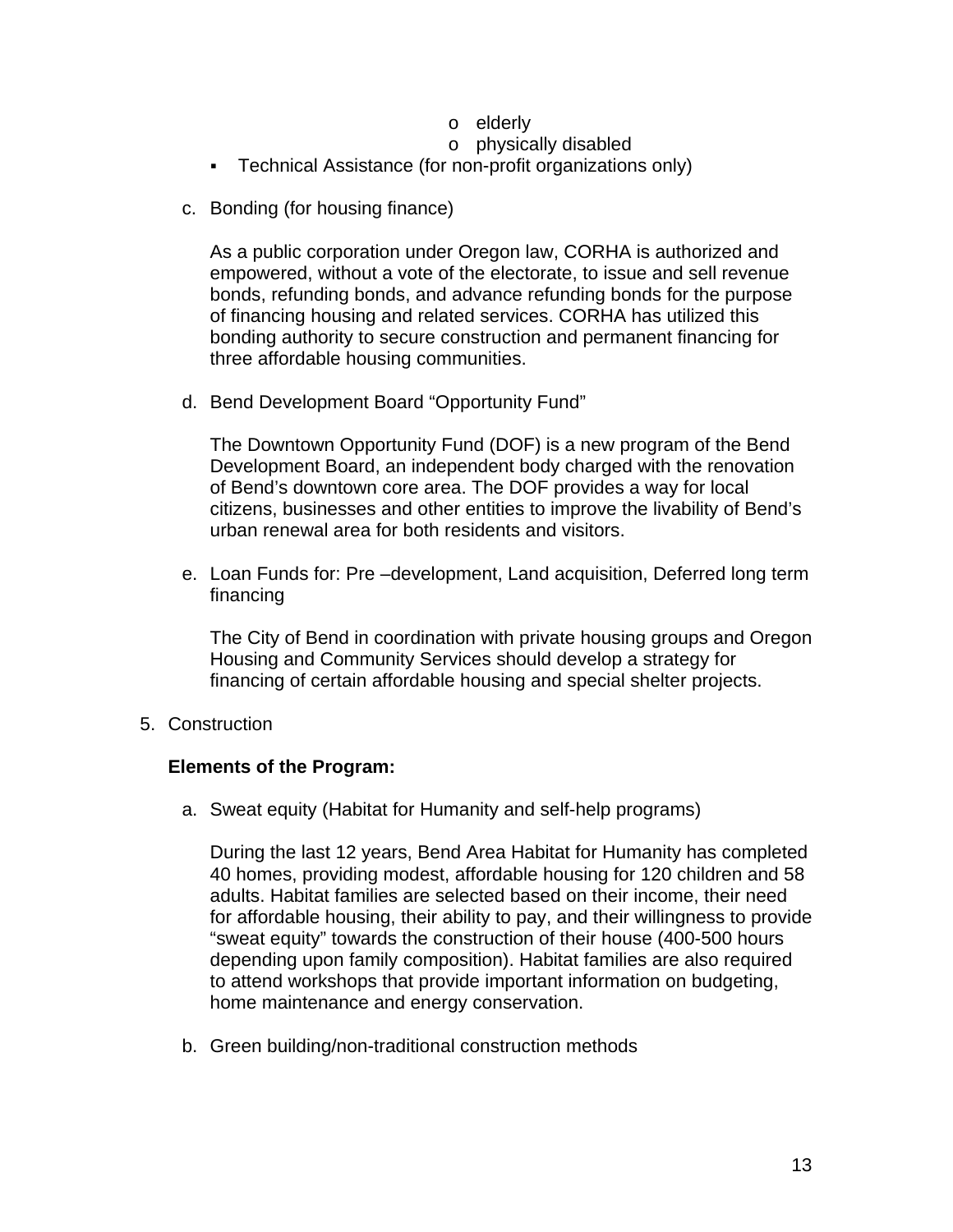Green building (often called "sustainable construction") refers to the practice and philosophy of building in an environmentally sensitive manner. From building design to construction to building operation, homes constructed using green building techniques typically use fewer materials, less energy consumption, less pollution and provide better indoor environmental conditions for occupants. But, according to industry representative s, green building is not necessarily cheaper, and although it may provide savings to the owner over the life of the building, in many respects it can be more expensive to construct. Builders already face the competitiveness of the marketplace and if there are techniques that can provide an edge, they are likely to try them.

### **Demand: (increasing affordability and/ or access for households)**

1. Homebuyers Programs

#### **Elements of the Program:**

- a. Lending programs Increase awareness of affordable lending programs and continue to work with local lending institutions to increase flexibility.
- b. Homeownership/mortgage counseling
- c.

Increase community awareness of homeownership/mortgage counseling services.

d. SAM's (shared appreciation mortgages)

The City should adjust policy or provide some incentives to accomplish the goals of making affordable housing "pencil" for the developer or the potential homeowner who is willing to purchase a SAM.

2. Renter assistance programs

#### **Elements of the Program:**

a. Section 8 rent Subsidy

Work with CORHA to promote the Section 8 voucher program within the rental market.

b. First and last month deposit assistance

Work with the City, private businesses and other funding sources to develop a zero (or very low) interest source of funds that could be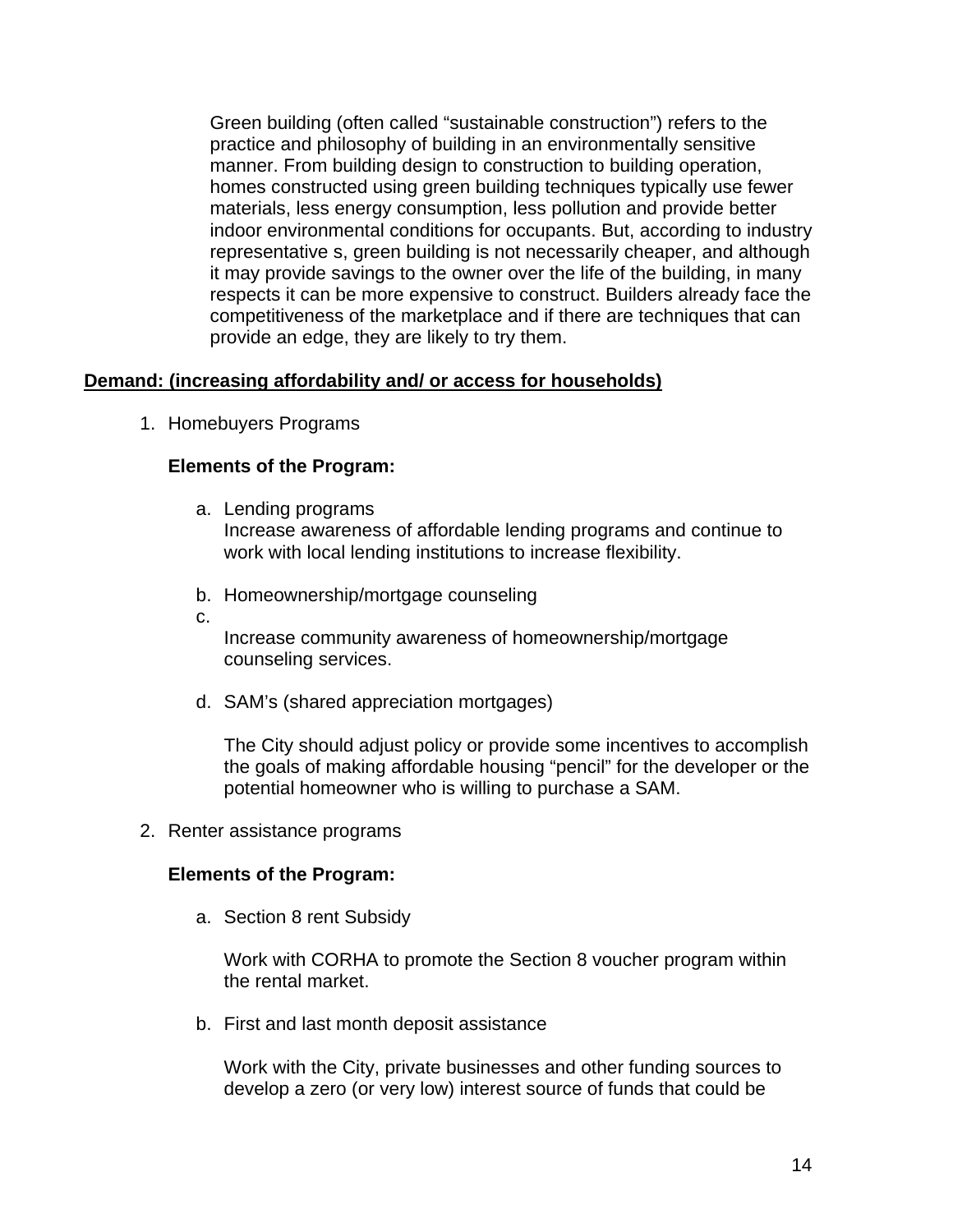utilized by renters and paid back over an extended period of time. This is a lower priority at this time – City staff should study the concept.

3. Employer support programs

### **Elements of the Program:**

a. IDA's (Individual Development Accounts)

Work with COCAAN to help promote the IDA Program, consider offering it to City employees, and work to encourage other employers to participate.

b. Employers assisted housing

Work with Fannie-Mae and other interested partners to promote the employer-assisted housing program as a way of increasing homeownership in the community.

#### **Community Education and Involvement**

1. Regional Clearinghouse/Homeownership Resource Center

### **Elements of the Program:**

Work with COCAAN to support the development of the Homeownership Resource Center. This might take the form of publicity, donation of office space and/or financial contributions towards the work of the Center.

2. Housing Commission

#### **Elements of the Program:**

Establishment of a formal Housing Commission to continue the work of the AHTF and work with all stakeholders on affordable housing issues.

3. NIMBY reduction

#### **Elements of the Program:**

a. Neighborhood Association involvement/outreach

Work with Bend Neighborhood Association to increase awareness around the need for affordable housing.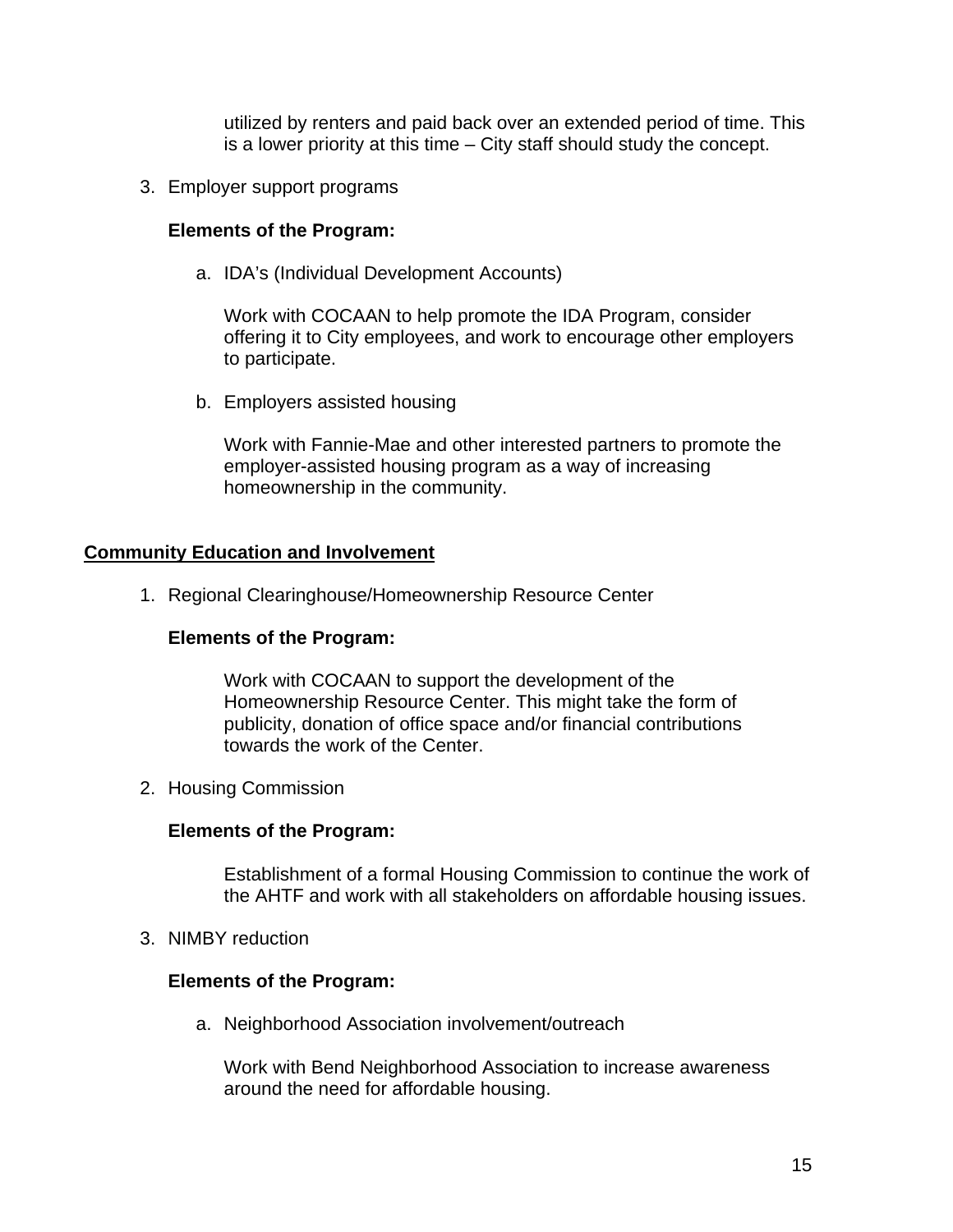b. Community Education plan

Develop a comprehensive community education plan that begins to educate the public and dispel stereotypes around affordable housing.

4. Staff person dedicated to affordable housing

### **Elements of the Program:**

The City should assume a leading role in helping the community create a new staff person dedicated to affordable housing.

## **Applicability to Ulster County**

- $\triangleright$  Addresses the supply side by encouraging new construction and preservation of housing stock
- $\triangleright$  Addresses the demand side by increasing the affordability for households through financing programs and education
- $\triangleright$  Community Education to help residents understand the need for affordable housing)

**Title: Housing For All: Fair Share Program** 

**Organization:** Builder's Industry Association

**URL:** <http://www.bialaventura.org/admin/files/HousingForAll2004.pdf>

**Publication Date:** 2004

## **Background**

This document, on the Builder's Industry Association Web site, describes a program for promoting the development of affordable housing in Los Angeles, California. In the absence of a mandatory inclusionary zoning policy, Los Angeles was looking for new ways to increase affordable housing and avoid letting plans stall because of unnecessary regulation.

Their proposed program, the Fair Share Program, would develop more housing of all types and would distribute them all across the City. It would provide incentives to build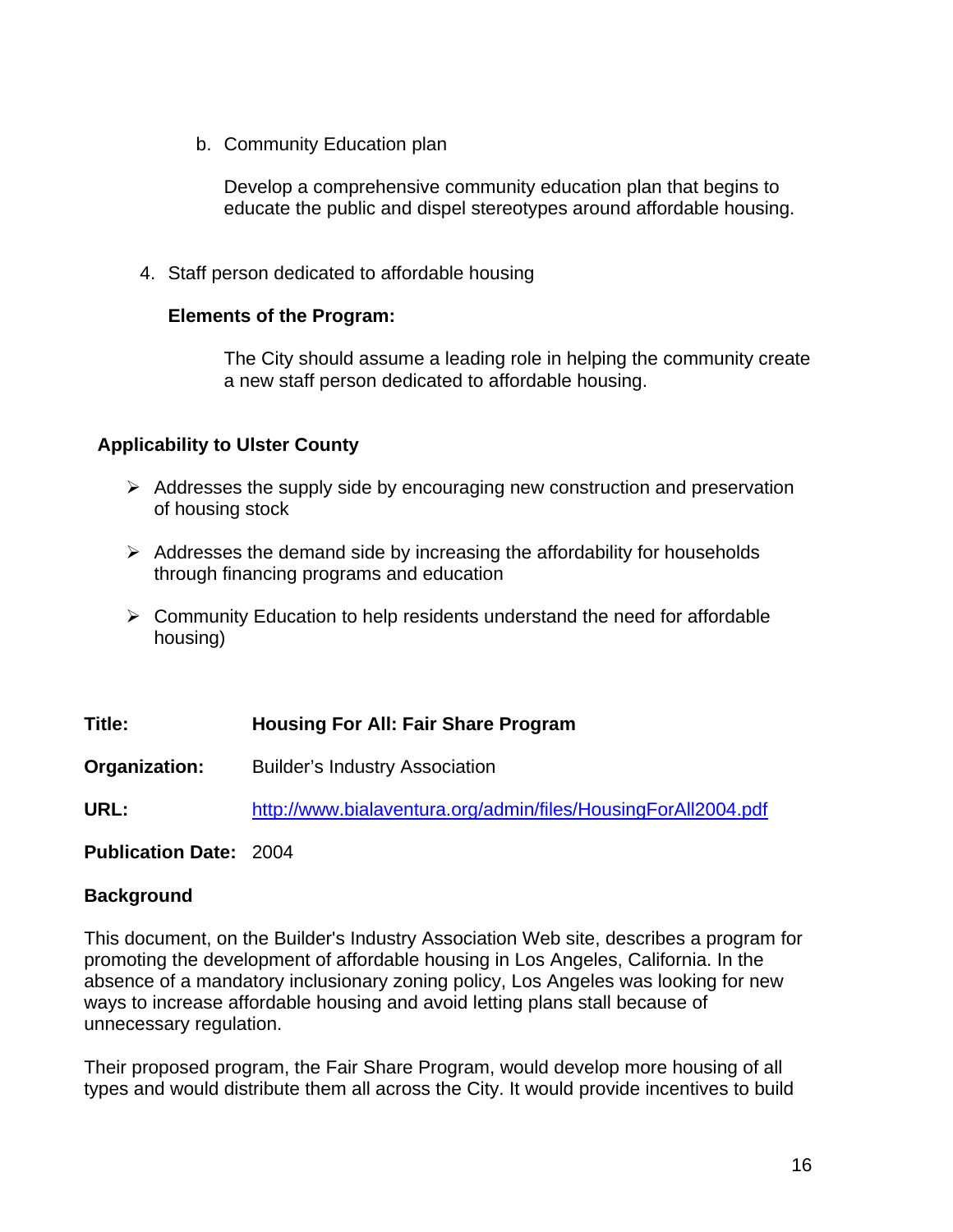more housing by streamlining administrative processes. The Program would focus on "workforce" housing for police and firefighters and teachers, while also raising the funds necessary to build more affordable housing for those with low- and very low-incomes.

The City plans to facilitate the use of density and height bonuses and encourage affordable housing production in targeted locations. They would do this by creating Overlay Zones in areas throughout the City that would be appropriate for higher density market rate projects in which affordable units could be included. In effect, the City would implement an Overlay Zone that would allow by-right development in excess of existing height, density, and FAR restrictions in exchange for a mandated percentage of affordable housing. As a result, developers would not be forced to bear the expense and delay in rezoning projects, the City would facilitate the use of the density bonus, and more market rate and affordable housing would be entitled for by-right development.

The Planning Department, with input from the Council Member and local Neighborhood Councils, should identify areas in each Council District that would be suitable for creating an Overlay Zone to accommodate by-right density bonuses and other incentives to streamline and expedite the production of affordable housing to create a Housing Incentive Zone.

## **Program Objectives**

## **Plan Details**

1. Create Overlay Zones in Specific Areas in Each Council District for Targeted Housing Production

## **Elements of the Program:**

In effect, the City would implement an Overlay Zone that would allow by-right development in excess of existing height, density, and FAR restrictions in exchange for a mandated percentage of affordable housing. As a result, developers would not be forced to bear the expense and delay in rezoning projects, the City would facilitate the use of the density bonus, and more market rate and affordable housing would be entitled for by-right development.

2. Procedure for Implementation

## **Elements of the Program:**

a. Environmental Review: The Planning Department would recommend zone changes and General Plan amendments.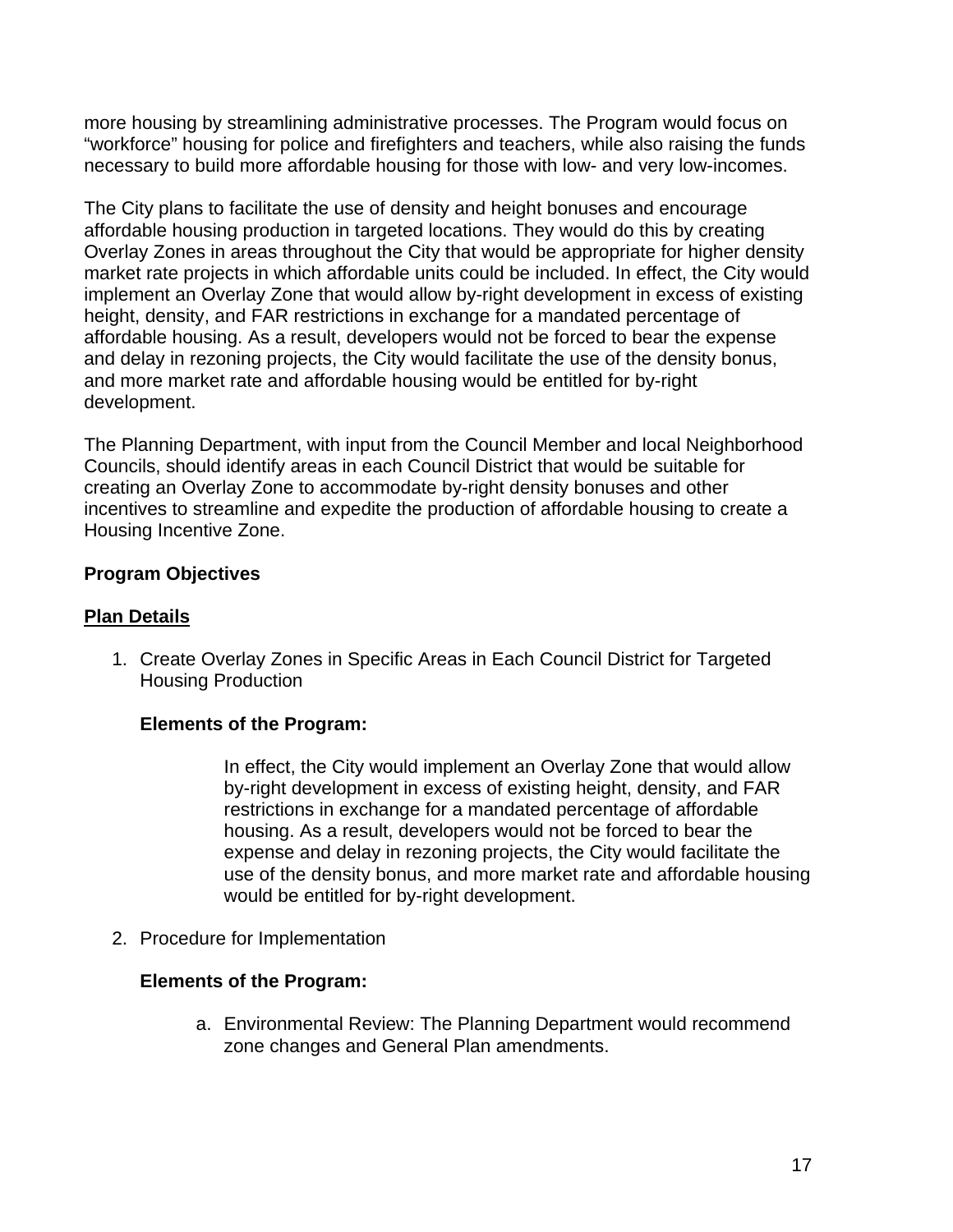- b. The City Planning Commission would consider the Planning Department report and approve and recommend to the City Council zone changes.
- c. The City Planning Commission recommendations would be submitted to the City Council.
- 3. "Fair Share" Concept

### **Elements of the Program:**

- a. Under the "Fair Share" concept, the City would set a target number of housing units it must produce in the immediate future in order to keep up with current and previously unmet demand. Historical housing production and census data indicate that the City needs to produce at least 100,000 units over the next five years in order to meet present demand and also catch up for past years with low production.
- b. Each Council District would make an equal contribution (for example, entitlement of approximately 1,300 units per district per year for five years) to providing affordable housing and increasing housing production.
- 4. Developer Incentives for production of Affordable Housing

### **Elements of the Program:**

When developing in these Housing Incentive Zones, the developer has a right to proceed on one of two tracks: 1) develop according to existing laws, or 2) participate in the Fair Share Program and obtain by-right incentives, and be required to provide a mandated percentage of affordable housing.

5. Improve City-Wide Density Bonus

#### **Elements of the Program:**

- a. The City should amend the Zoning Code to provide a specific density bonus for workforce housing. In this case, because the cost to the public of providing workforce housing is less than for very low-incomes, the corresponding set-aside would be greater than when a developer chooses to target lower-income households.
- b. In the immediate future, while the City further develops its housing production strategy and conducts the required environmental and other studies, it must commit to fulfill the letter and intent of recent changes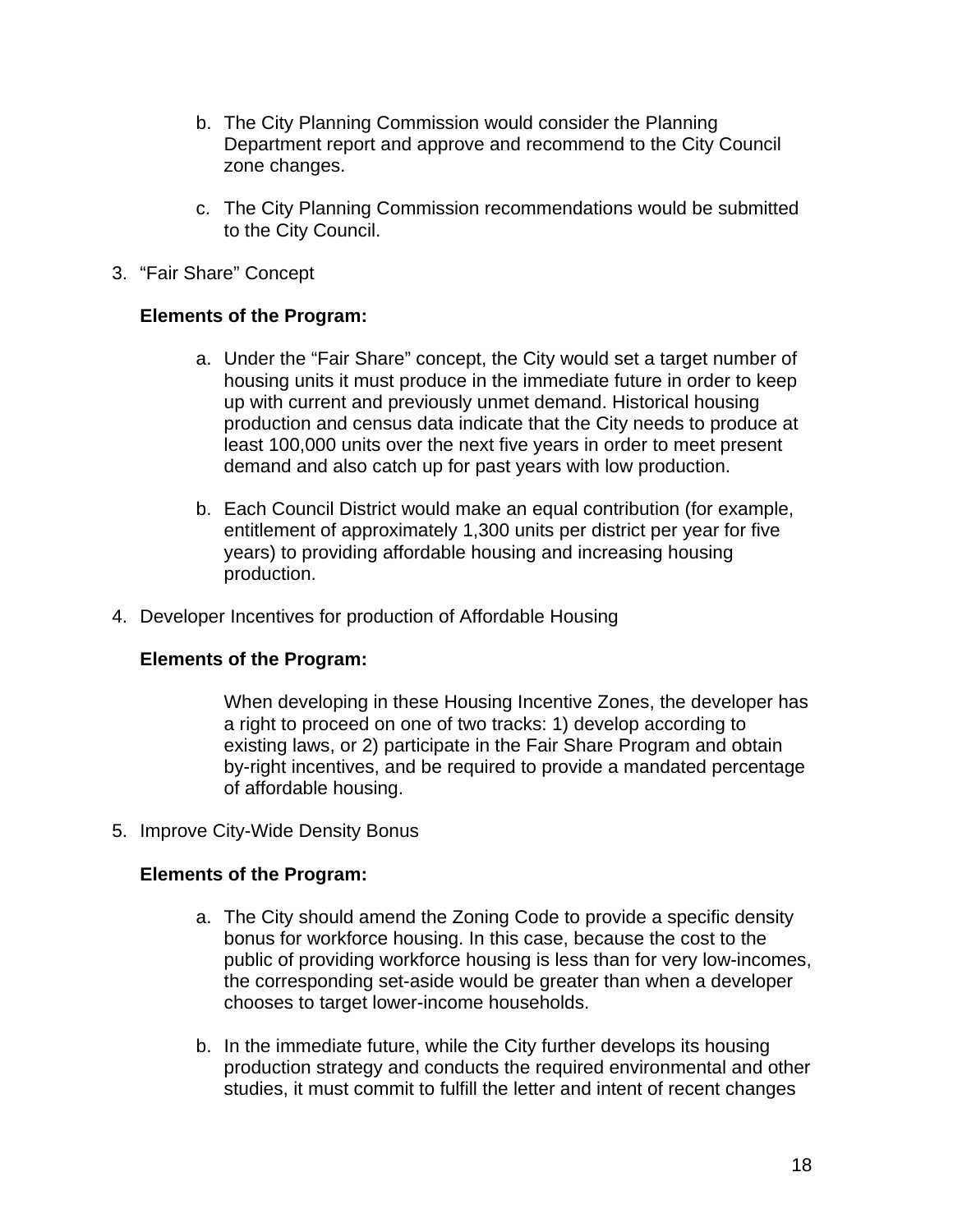to State law that purport to give density bonuses by-right. Instead of undermining these important State-mandated measures, the City must guarantee developers that "by-right" means "by-right," and that additional housing units will not fall victim to discretionary actions that make their production impossible.

6. Rewarding Flexibility: Dedicate Revenue Streams to Neighborhoods that Embrace New Residential Development

### **Elements of the Program:**

Funds for community improvements should be tied directly to new housing production, so that public funds are available to mitigate the impact of new developments on local infrastructure. The City should adopt a program whereby the City uses the property tax increment created by new housing development to create financial incentives for Council Districts and neighborhoods to entitle new housing, affordable or market rate. The City would dedicate any incremental increases in property tax from any residential projects to local neighborhood improvements (street maintenance, community centers, library facilities, landscaping/beautification, etc.) in order to reduce local resistance to new housing production.

7. Give the City the Right to Set Aside New Rental and For Sale Housing at Fair Market Value

#### **Elements of the Program:**

Developers should give the City the right to purchase an "affordability easement" against residential units in new residential developments and set them aside for affordable housing, so long as the City pays the developer the fair market value of the unit. The City would have an option to set aside up to 15% of housing units in each new rental or for-sale housing development for very low-, low-, or moderate-income families. With this approach, the City would be able to achieve social integration by moving restricted-income families to any neighborhood in the City. However, the costs of achieving this social goal would not be unfairly borne by the developer.

### **Increase Funding for Affordable Housing**

1. \$ 500 Million Bond

Supporters of this proposal are committed to supporting a bond measure, the funds from which would be directed toward low, very low, and homeless housing, possibly managed through the Affordable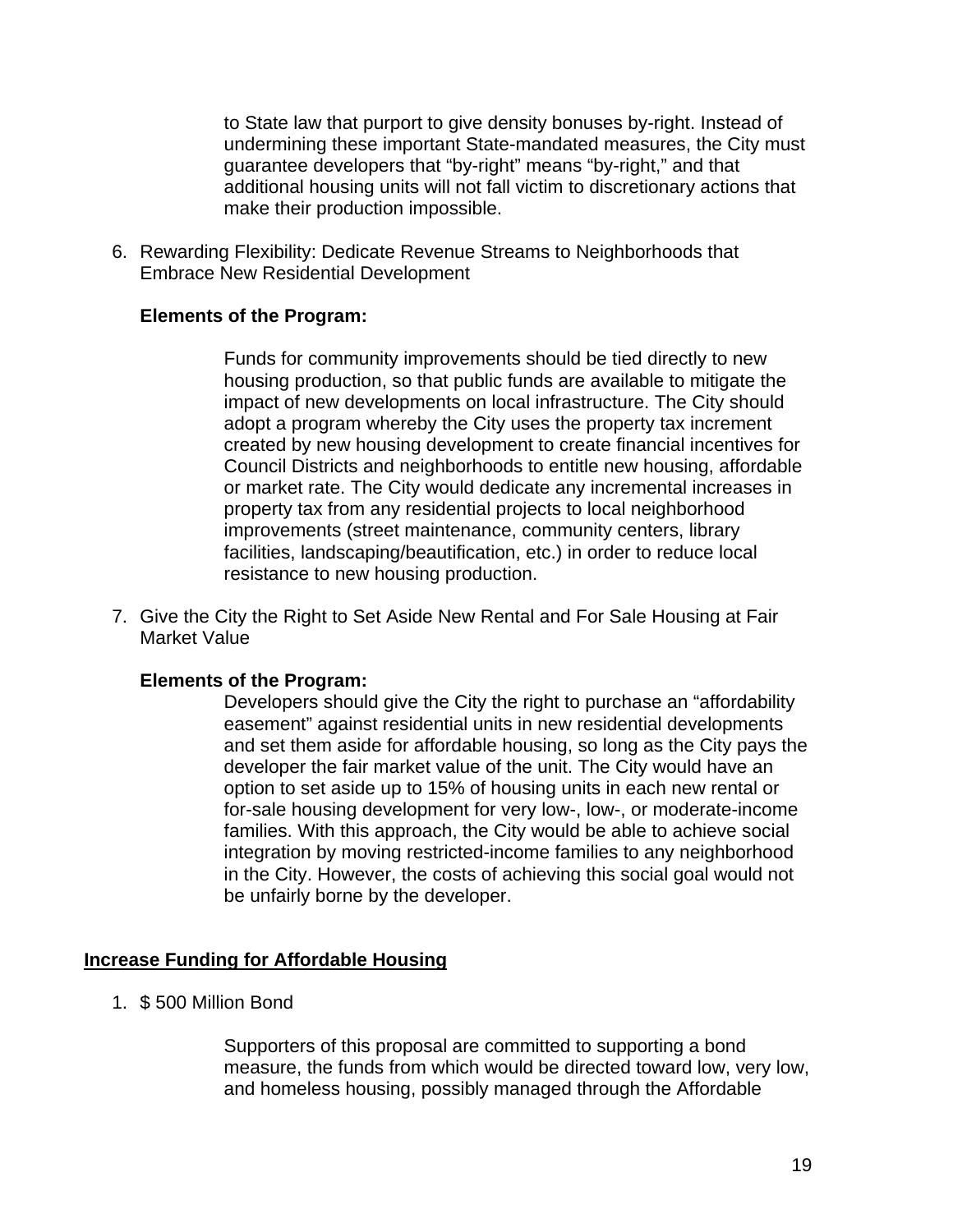Housing Trust Fund. This bond money would have to be approved by the citizens of Los Angeles.

2. Prop 46 State Bond Funds

The Coalition would work with non-profit housing groups to see that the maximum amount of Prop. 46 housing bond funds flowed toward Los Angeles, especially to fund multi-family urban infill.

3. Property Tax Increment Financing (PTIF)

See section IV (6), above, regarding the use of property tax increment from new housing development to support affordable housing and mitigate neighborhood impacts.

4. Housing Trust Fund

The Coalition must continue to fight to maximize the amount of affordable housing funds flowing to the AHTF.

### **Applicability to Ulster County**

- $\triangleright$  Encourages increased production of Affordable Housing to keep pace with economic development-growth need.
- $\triangleright$  Includes each district shares the burden approach by requiring that each district of the City provides an equal number of units to meet the City's goal – its "fair share" of the required units
- $\triangleright$  Increases workforce housing by ensuring that is targeted to moderate-income families such as entry-level police officers, teachers and nurses. At the same time, it increases funding for households earning less than 60% of area median income through funds from the issuance of a \$500 million Affordable Housing Bond.
- ¾ Provides Money for Neighborhoods: It will incentive-ize neighborhoods to support more housing production by providing them funding for infrastructure improvements and other neighborhood amenities.
- ¾ Embraces the "One-Size Does Not Fit All" mantra by giving control and flexibility to each Council District to determine, in conjunction with their Neighborhood Councils and the Planning Department, the commercial and transit corridors that would be appropriate for housing projects ("Housing Incentive Zones").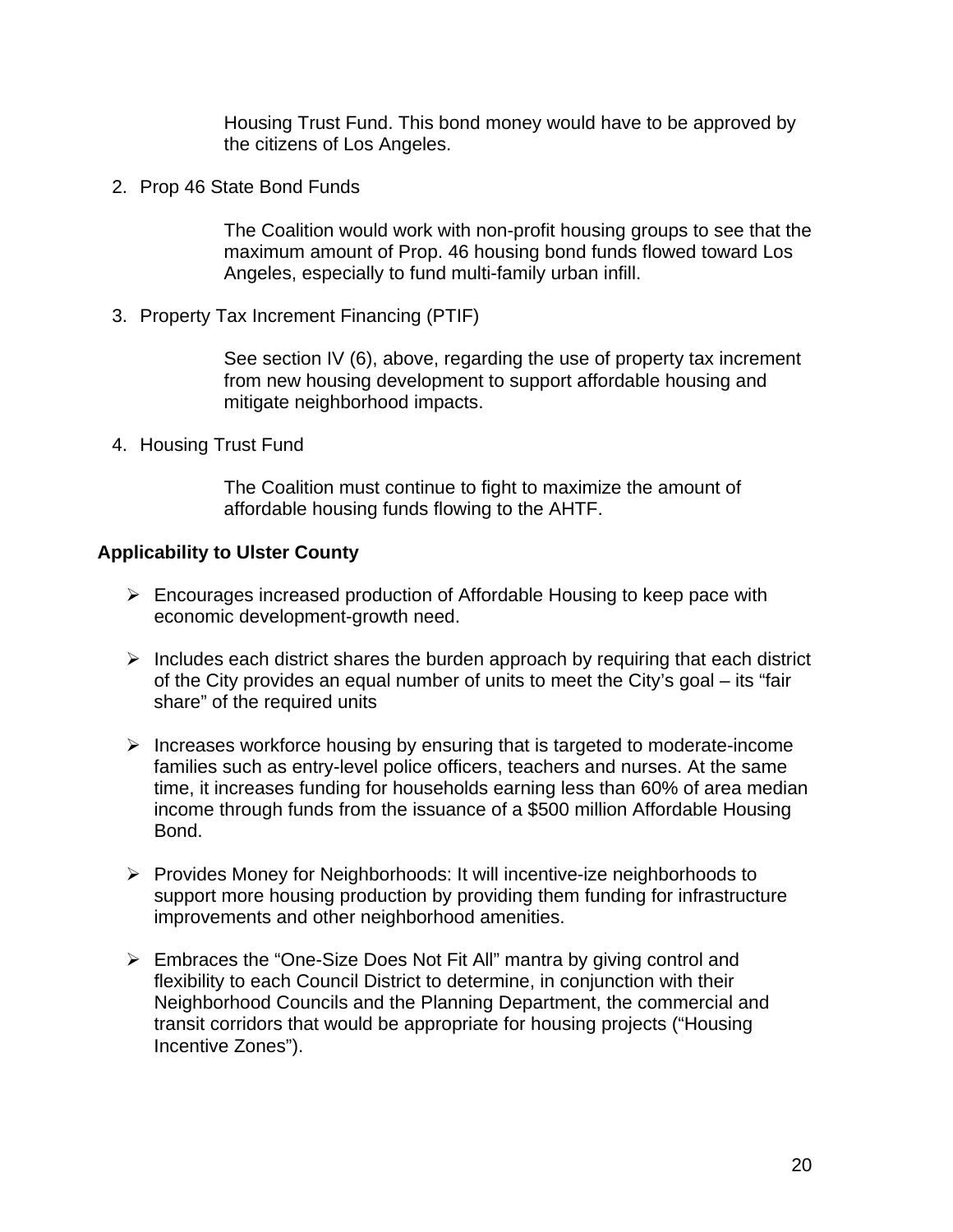- $\triangleright$  Includes expedited development process to allow housing projects at all income levels to move expeditiously through the City's entitlement process, while incentive-izing developers to produce more affordable housing by providing byright incentives in Housing Incentive Zones in exchange for the guarantee of a fixed percentage set-aside, adjusted according to income level.
- $\triangleright$  Distributes the cost of affordable housing by fairly allocating affordable housing targets and providing incentives to developers through an Affordable Housing Bond and using property tax increment to provide a much-needed revenue source for communities that accept increased density.
- $\triangleright$  Addresses all income levels by providing incentives to private developers to produce housing for moderate-income **and** workforce households.
- $\triangleright$  Builds on existing incentives but improves existing incentives for affordable housing.

**Title:** I**nclusionary Housing Organization:** Non-Profit Housing Association of Northern California **Website:** [http://www.nonprofithousing.org](http://www.nonprofithousing.org/)

**Publication Date:** December, 2003

## **Background**

A very large proportion of California families can't afford to pay market prices for housing. While overcrowding and substandard quality are also a major aspects of the housing crisis in the state of California, the biggest problem that was facing California householders was affordability. While the crisis of affordability hit the lower income renter the hardest, it had spread to middle class earners, seriously impacting dreams for homeownership. The search for affordable homeownership had also exacerbated the "jobs-imbalance" – the geographic mismatch between available jobs and affordably priced housing.

The authors recommend using the Inclusionary Housing Strategies for addressing an affordable housing shortage. They have defined "inclusionary" as a mandatory requirement or voluntary goal to reserve a certain percentage of housing units for lowerincome households in new residential developments.

Over 108 California cities and counties have adopted inclusionary programs that have resulted in the production of more than 34,000 affordable units since 1974. This approach has been effective in such diverse jurisdictions as Carlsbad, Davis, East Palo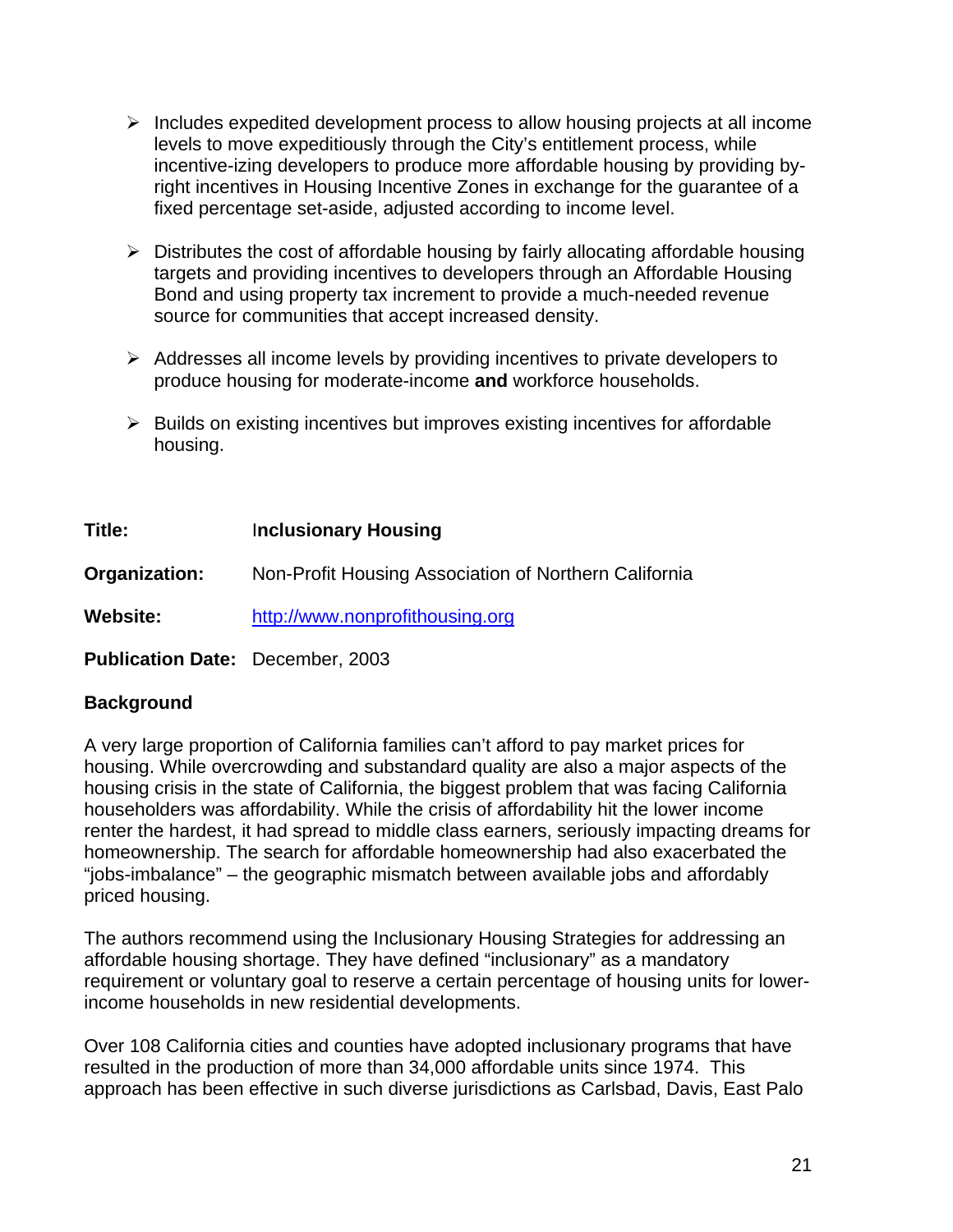Alto, Emeryville, Livermore, Monterey County, Napa, San Diego, San Francisco, San Rafael, and Sunnyvale.

## **Program Objectives**

Inclusionary polices take the form of a local ordinance, a General Plan policy, or a permit approvals process that requires or rewards affordable projects. While the terms "inclusionary housing" and "inclusioanry zoning" are often used interchangeable, in fact, not all inclusionary housing practices are, in practice, zoning requirements or overlays. In designing effective inclusionary programs, the most significant policy considerations are: the inclusive percentage (how much is required); income levels targeted; alternative to construction on-site; development incentives; and length of affordability.

## **Elements of the Program:**

1. Inclusionary Percentage

There is considerable variation in terms of percentage of units required under these programs. The mean percentage of affordable housing required in both rental and for-sale housing developments is 13 percent, indicating little variation in requirements by form of tenure. Half of all programs require at least 15 percent, of which nearly one-quarter of programs require 20 percent or more. The most frequent inclusionary percentage is 10 percent (44 percent of jurisdictions).

2. Income Targeting

Most programs require that inclusionary homes be targeted to one or more predetermined income groups, rather than providing developers with discretion or choices about whom to serve. Rental units are targeted most frequently to lowincome households (earning 51 to 80 percent of median income), while for-sale units are most frequently targeted to moderate-income households (81 to 120 percent of median income).

3. Alternatives to Construction On-site

Programs typically offer developers one or more alternatives to constructing affordable units within the market-rate project. Most common is paying fees inlieu of construction, offered by 81 percent of reporting programs. However, the in-lieu fee option is automatic in only 45 percent of programs; for instance, payment of fees may be an option only if the developer can prove that construction of affordable units is infeasible. In two-thirds of programs, developers are permitted to construct affordable units off-site. Less commonly, land dedications are allowable.

The mean in-lieu fee level among 57 programs reporting was surprisingly low at \$107,598 per affordable unit. Given that this fee level is lower than the actual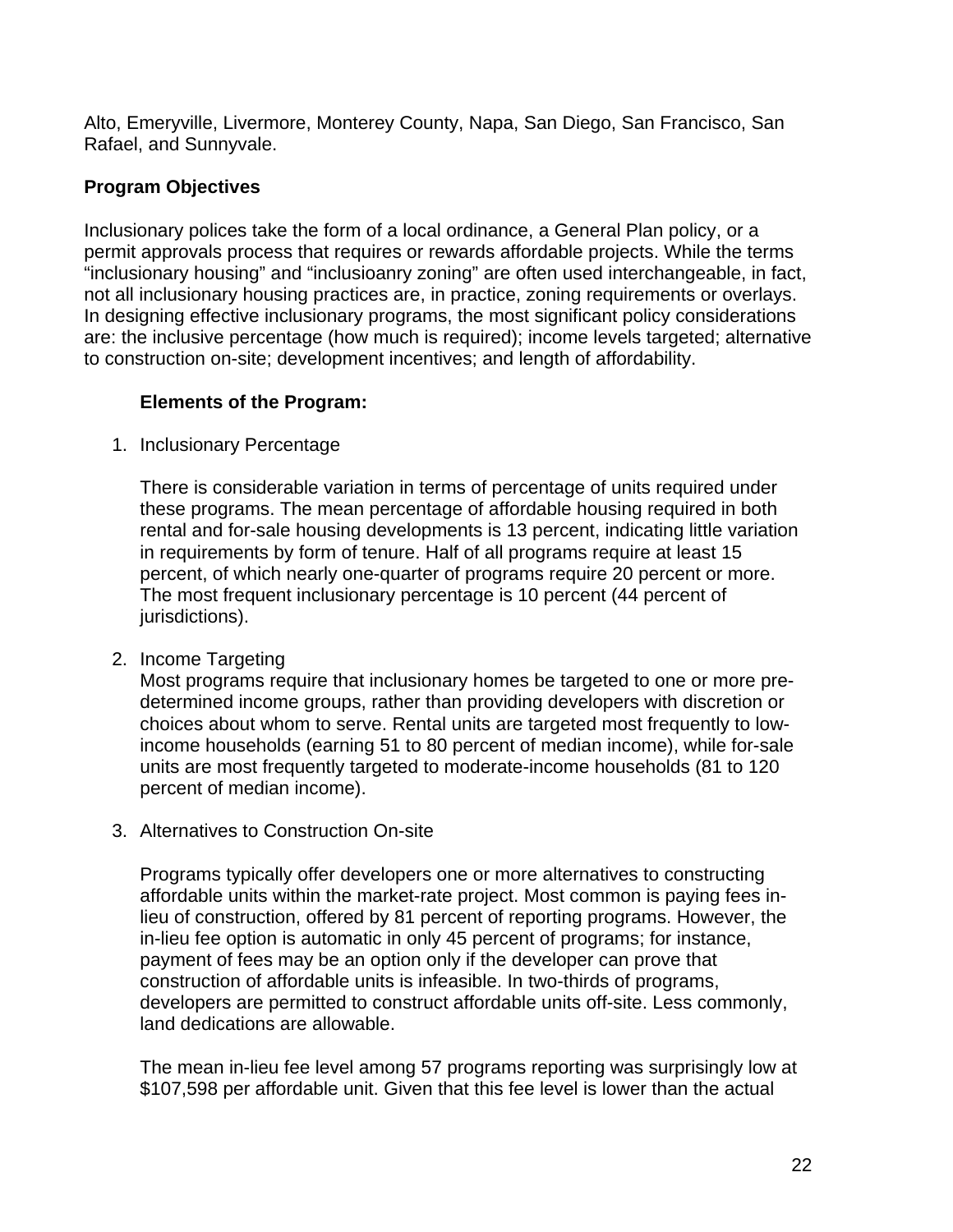subsidy amount needed to create an affordable unit in many jurisdictions in California, it seems likely in these cases that in-lieu fees are effectively undercutting the stated goals of governing policy or ordinance. This is not necessarily an argument for eliminating in-lieu fees, however, since they can provide jurisdictions with funds to build affordable housing serving people of even lower incomes, or to create supportive housing for people with special needs.

4. Developer Incentives

Density bonuses are by far the most popular incentive offered to developers to build affordable housing, reported by 91 percent of the programs. This is hardly surprising given that State Density Bonus law requires such a bonus. Nonetheless, many jurisdictions have adopted additional density bonus provisions to provide developers further incentives. Among other options, fasttrack permit processing is an incentive in 44 percent of programs, followed by subsidies in 43 percent, and design flexibility in 40 percent. In addition, fee waivers (38 percent), fee reductions (32 percent) and fee deferrals (25 percent), were also reported.

5. Length of Affordability and Monitoring

Virtually all jurisdictions now report that they have formal mechanisms to maintain affordability over time. Restrictions range from periods of ten years to in perpetuity, with the mean term for rental housing being 42 years, and for homeownership housing being 34 years. Permanent affordability is reported in at least 20 percent of programs for both rental and for-sale. Monitoring remains an area of great concern. Many jurisdictions declined to answer survey questions related to monitoring and overall tracking of inclusionary production. Among those that responded, the responses were often incomplete, leading the researchers to believe that greater emphasis on monitoring and tracking is needed.

### **Applicability to Ulster County**

- $\triangleright$  Targets one or more pre-determined income groups
- $\triangleright$  Offers an option of paying fee in-lieu of construction
- $\triangleright$  Provides financial incentives to developers for building affordable units
- $\triangleright$  Provides a critical planning tool for local governments
- $\triangleright$  Uses leveraging strategies to increase the supply of affordable housing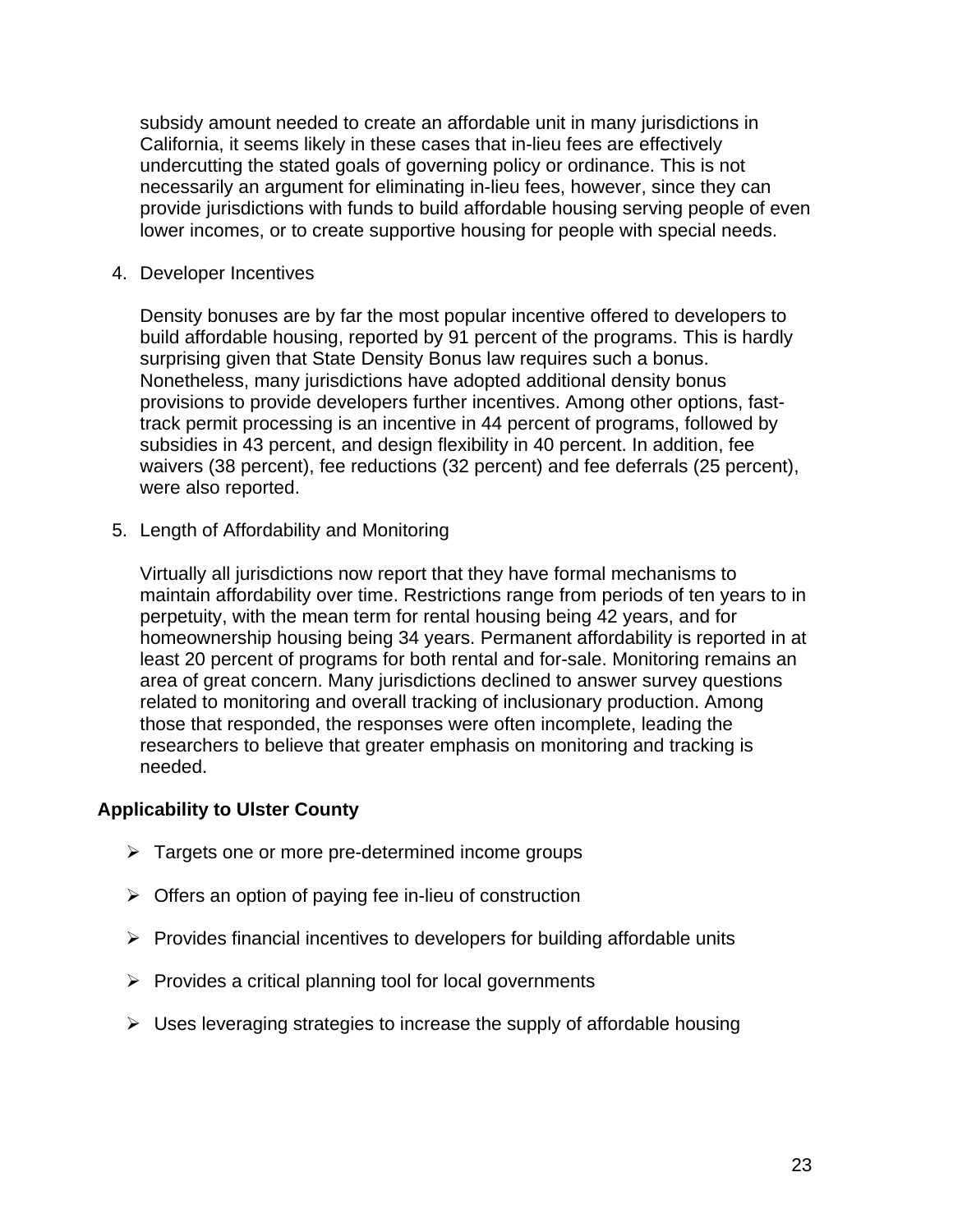**Title: Jobs–Housing Balance** 

**Author:** Jerry Weitz, AICP

**URL/Website:** <http://www.planning.org/affordablereader/pasreports/index.htm>

**Publication Date:** 2003

## **Background**

This report demonstrates the various ways that the concept of jobs-housing balance that can be applied in local land-use regulations and large-scale development reviews. The author suggests that jobs-housing balance should be considered as a planning technique rather than a regulatory tool since it provides a measurement of housing in a given area. He identifies four types of imbalance of jobs and housing:

- Type 1: The area is job-rich and needs more housing for low-wage workers
- Type 2: The area is job-rich and needs more housing for executives, managers, and professionals
- Type 3: The area is job-poor and needs more employment opportunities for the residents, lower-wage, labor force
- Type 4: The area is job-poor but has a highly skilled resident labor force

The author recommends that in order for people to live where they work, planners must begin to address jobs-housing imbalances in their communities by investigating the types of mismatches that exist between the types of jobs in an area and the types and cost of housing. He also recommended to planners to provide better balances of jobs and housing in several different parts of the region or locality.

Author stated that barriers or obstacles to jobs- housing balanced development practices may need to be removed from local land-use regulations. Many zoning ordinances act as impediments to achieving jobs-hosing balance policies.

## **Integrating jobs-housing balance into land-use regulations**

- $\triangleright$  Provides for mixed land use
	- o Planners should consider amending use provisions of zoning district to allow mixed uses.
- $\triangleright$  Consider revisions to the zoning map that will bring jobs closer to neighborhoods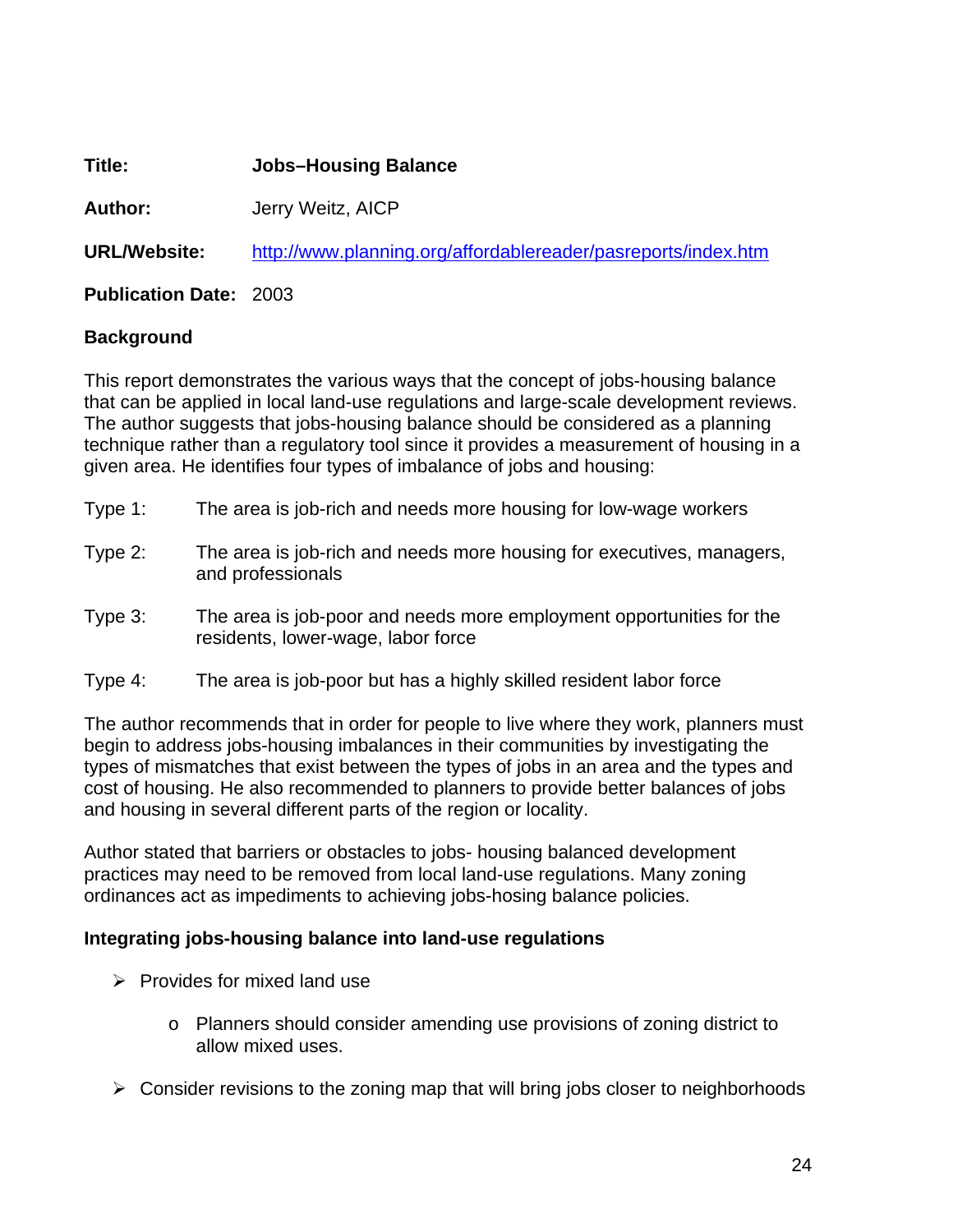- o The land-use plan and zoning ordinance should be revised to provide for neighborhood commercial centers or the establishment of employment areas in appropriate locations to meet the jobs-housing balance policies.
- o Planners should consider allowing a corner store or neighborhood commercial zone at the edge of neighborhoods.
- $\triangleright$  Require or encourage planned unit developments (PUDs) to provide a mix of residences and employment that promotes jobs-housing balance
	- o PUDs are a type of development that allows mixtures of housing types with some supportive neighborhood commercial uses.
	- o Planners in localities that already adopted PUD ordinance should review the mixtures of land uses that are mandated or encouraged.
- $\triangleright$  Promote jobs-housing balance through home occupation regulations
	- o Review existing local home occupation regulations to see if they unduly restrict living and working in the same dwelling unit, provided that the home occupations to be allowed are consistent with maintaining peace and quiet in residential neighborhoods.
- ¾ Permit accessory units or "garage apartments"
	- o As a strategy, providing for accessory units can be an efficient housing remedy in places with an abundance of jobs or college students and lowdensity, single-family neighborhoods.
- $\triangleright$  Permit live/work units
	- o Zoning ordinances can be amended to provide for live/work units in certain zoning districts, as appropriate.
- $\triangleright$  Inclusionary zoning
	- o Inclusionary housing programs require developers and builders to include affordable housing in market-rate housing developments.
- $\triangleright$  Linkage program
	- o Requires major employers to secure or provide housing for a portion of any new workforce created by those employers. Jurisdictions in California, Massachusetts, and New Jersey have adopted mandatory linkage programs. However, these programs are not legal everywhere.